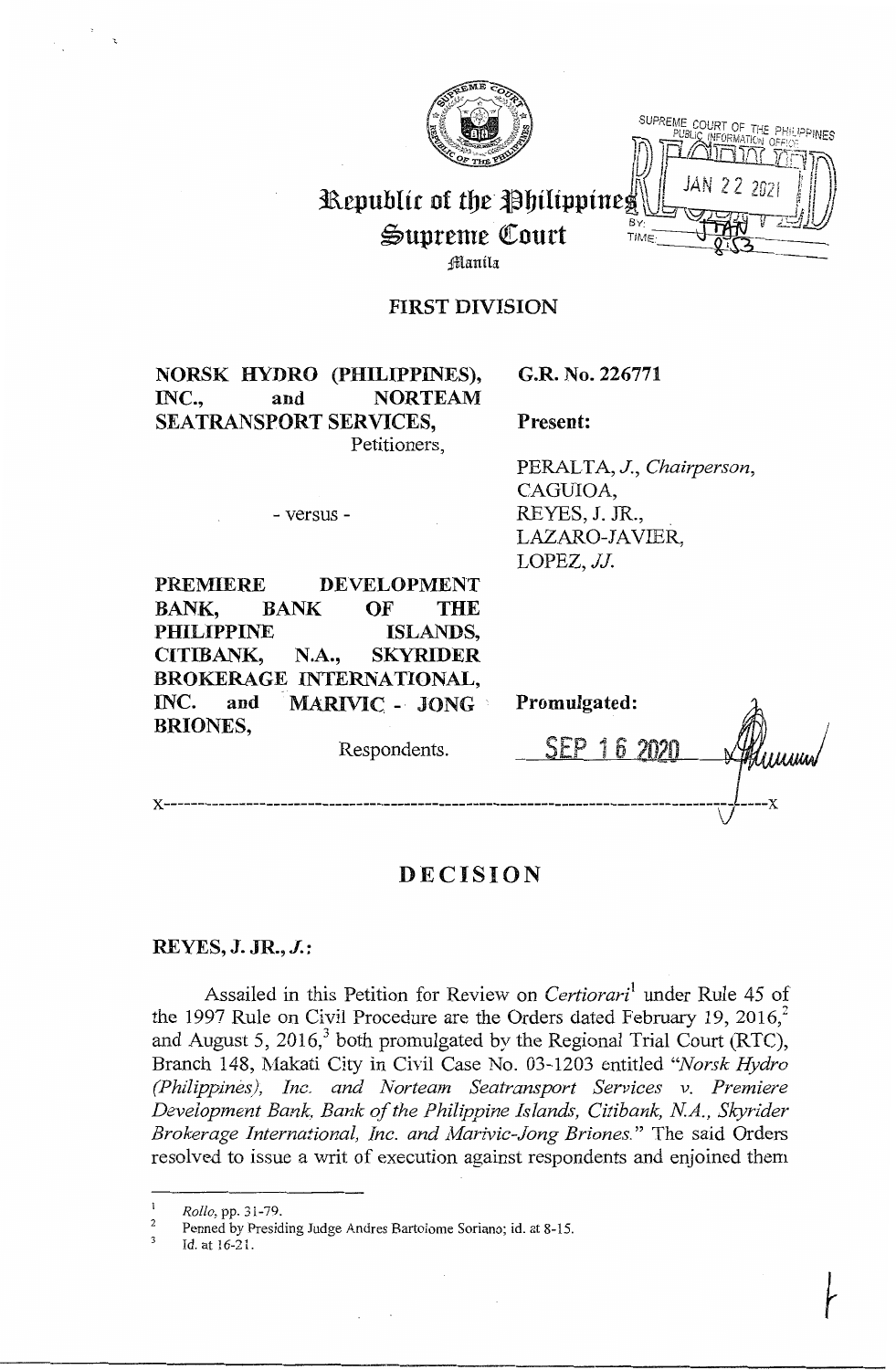*I* 

----. -------- ------- - . ·- .. ------•------- -------------'----------

to pay the remaining unpaid obligation amounting to One Million Three Hundred Twenty-Eight Thousand Two Hundred Sixty-Three Pesos and Seven Centavos ( $P1,328,263.07$ ) with 6% per annum from November 30, 2015 until fully paid, and costs of suit.

The case stemmed from a Complaint for Sum of Money and Damages with an Application for the Issuance of a Writ of Preliminary Attachment filed on October 9, 2003, by petitioners against herein respondents. Petitioners alleged that respondent Skyrider Brokerage International, Inc. (Skyrider Brokerage) did not remit to the Bureau of Customs (BOC) the 19 crossed manager's check transmitted unto it (Skyrider Brokerage) by petitioner Yara Fertilizers (Philippines), Inc. [fonnerly known as Norsk Hydro (Philippines), Inc.], for the purpose of payment of the custom duties and taxes for the fertilizers that were imported by the latter.

On April 14, 2010, the RTC rendered a Decision<sup>4</sup> finding respondents Security Bank Corporation (formerly known as Premiere Development Bank), Skyrider Brokerage, Marivic-Jong Briones (Jong-Briones), and the Bank of the Philippine Islands (BPI) jointly and severally liable to petitioners for the amount of  $P26,176,006.06$  covering the 18 crossed manager's checks purchased from the BPI, plus interest; finding respondents Security Bank Corporation (Security Bank), Skyrider Brokerage, Jong-• Briones and the Citibank, N.A. (Citibank) jointly and severally liable to petitioners for the amount of Pl,907,784.00 covering the Citibank Manager's Check No. 338583 dated November 16, 2001, plus interest; finding respondents BPI and Citibank to have the right to claim reimbursement against respondent Security Bank for whatever amounts they would be obligated to pay herein petitioners; dismissing respondent Security Bank's counterclaim against petitioners for lack of merit; finding respondents Security Bank and Skyrider Brokerage jointly and severally liable to petitioners for the amount of P400,000.00 as exemplary damages, and; finding respondents Security Bank, Skyrider and Jong Briones jointly and severally liable to petitioners for the amount of  $P400,000.00$  as moral damages, P700,000.00 as attorney's fees and litigation expenses, and costs of suit.

Upon appeal, the appellate court rendered a Decision<sup>5</sup> dated November 20, 2014, denying respondents' appeal and dismissing the instant case for lack of merit. The appellate court affirmed the findings of the RTC that respondents acted in gross, wanton, and inexcusable negligence in the unauthorized encaslnnent and conversion of the subject checks, to the prejudice of herein petitioners.

<sup>4</sup>  Penned by Judge Oscar B. Pimentel, id. at 336-360.

<sup>5</sup>  Penned by Associate Justice Vicente S.E. Veloso, with Associate Justices Jane Aurora C. Lantion and Nina G. Antonio-Valenzuela, concurring; id. at 180-220.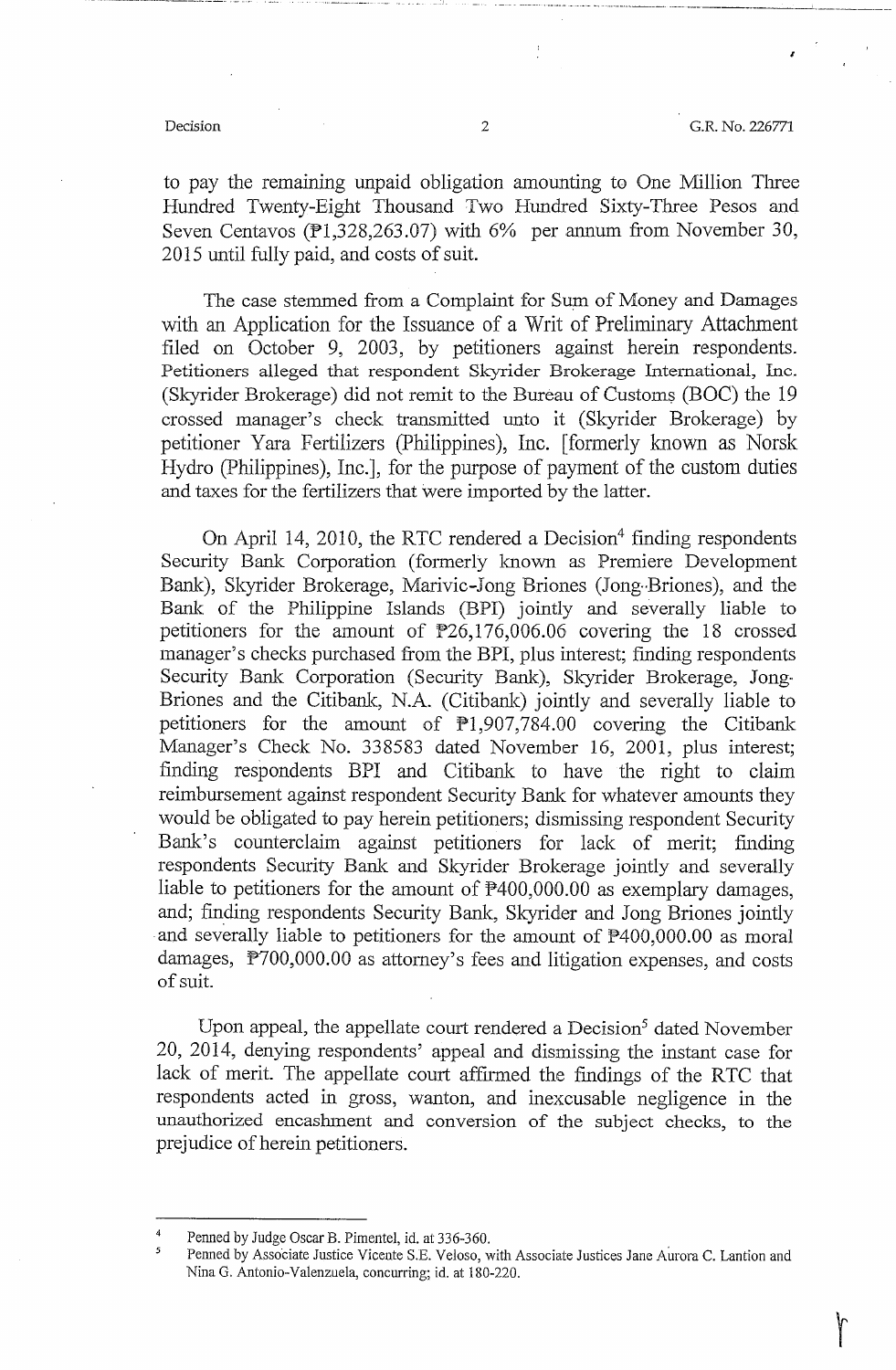Unsatisfied, respondents filed their Petition for Review on *Certiorari*  before this Court on January 27, 2015. On March 16, 2015, this Court issued a Resolution denying the instant petition "for failure to sufficiently show that the appellate court committed any reversible error in the challenged decision as to warrant the exercise by the Court of its discretionary appellate jurisdiction."

Since no motion for reconsideration was filed, the Resolution dated March 16, 2015, became final and executory and a corresponding Entry of Judgment dated May 26, 2015, was issued by this Court thereon.

Thus, on September 18, 2015, petitioners filed a Motion for Execution of the Decision dated April 14, 2010, issued by the RTC and prayed that they be awarded the amount of  $\overline{P}$ 109,460,770.61.

Petitioners asserted that in the absence of an expressed stipulation as to the rate of interest that should govern the parties, the legal interest to be imposed or the actual damages awarded in their favor should be 12% per annum, compounded annually from the date of extrajudicial demand up to June 30, 2013. The legal interest to be imposed from July 1, 2013, until full payment by the respondents of their obligation should be six percent  $(6%)$ per annum, compounded annually, by virtue of Bangko Sentral ng Pilipinas (BSP) Circular No. 799-13, which fixed such legal interest to the same.

In its Comment, respondent Security Bank contended that the interest on the actual damages awarded should only be imposed at 6% per annum from the date of finality of the Decision on May 26, 2015, until the obligation is fully paid, considering that respondents' obligation did not arise from a loan or forbearance of money, but as a result of fraud and negligence. Furthermore, there is no basis to impose compounding interest on the said damages, and that the Decision dated April 14, 2010, did not impose interest for the other damages awarded to petitioners, *e.g.,* moral and exemplary damages, and attorney's fees.

#### **Ruling of the RTC**

On February 19, 2016, the RTC issued an Order<sup>6</sup>, granting the Motion for Execution and ordered that a writ of execution be issued in favor of petitioners, to wit:

Accordingly and in accordance with the foregoing discussions, defendants['] remaining obligation under the subject Decision as of November 30, 2015 should be computed as follows:

 $\epsilon$ Id. at 64-67.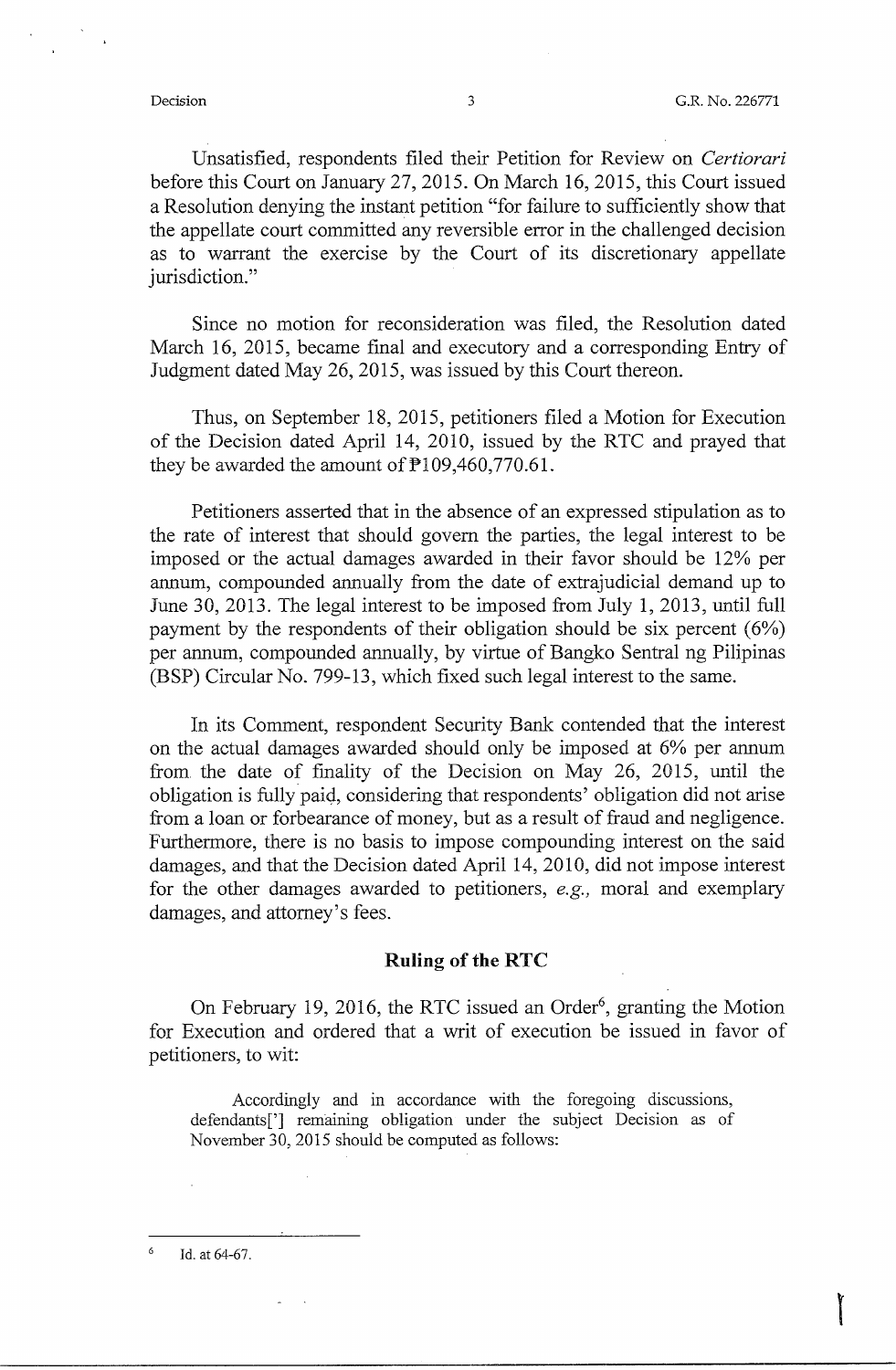#### Decision

-• --- -• \_\_ ,\_\_H\_O O -•••-••--•• ••••-•---•-•---•-•-••--•------'

**Computation of legal interest due on** the **Actual Damages Awarded** in **the amount** of **[P]28,083, 790.02 from judicial demand**  to **imality of judgment** 

Period Covered: October 09, 2003 (date of judicial demand) - May 26, 2015 (date of finality of the decision)

 $P28,083,790.02 \times 6\% \times 11$  years, 7 months and 17 days = P.19,596,714.72

 $\text{\#}19,596,714.72$  - interest due on the actual damages from judicial demand up to finality of judgment

 $+$   $+$   $+$   $228,083,790.02$  – actual damages awarded (value of the Manager's checks)

 $\textbf{P47,}680,504.74$  – principal amount with interest due as of May 26, 2015.

### **Computation· of legal interest due on the actual damages from**  date of finality of judgment until November 30, 2015

Period Covered: May 26, 2015 to November 30, 2015

 $\frac{P}{47,680,504.74 \times 6\% \times 6 \text{ months} \& 4 \text{ days}} = \frac{P1,461,766.68}{P1,461,766.68}$ 

 $P1,461,766.68$  – interest due from the finality of judgment until November 30, 2015

+ !¼7,680,504.74 - principal amount with interest due as of May 26, 2015

**P49,142,271.42** – Total amount due with legal interest from October 4. •······· 9, 2003 to November 30, 2015.

**Computation 'of legal interest due on the Mo:.al and Exemplary**  Damages Awarded in the amount of  $\text{\textbf{P}}400,000.00$  each from the **date of decision. until its imality** 

Period Covered: April 14, 2010 (date of Decision) to May 26, 2015  $(\text{finally of the decision})$ .

 $\frac{12400,000[.00] \times 6\% \times 5 \text{ years}}{1 \text{ month and } 12 \text{ days}} = 122,789[.00]$ 

 $1400,000[.00]$  - moral damages awarded

 $\mathcal{A}^{\text{reg}}$  and  $\mathcal{A}^{\text{reg}}$ 

 $[22,789]$ .00] -- interest due on the moral damages from the date of the decision until its finality.

 $P522,789[.00]$  - moral damages due with interest from rendition of the subject decision until finality.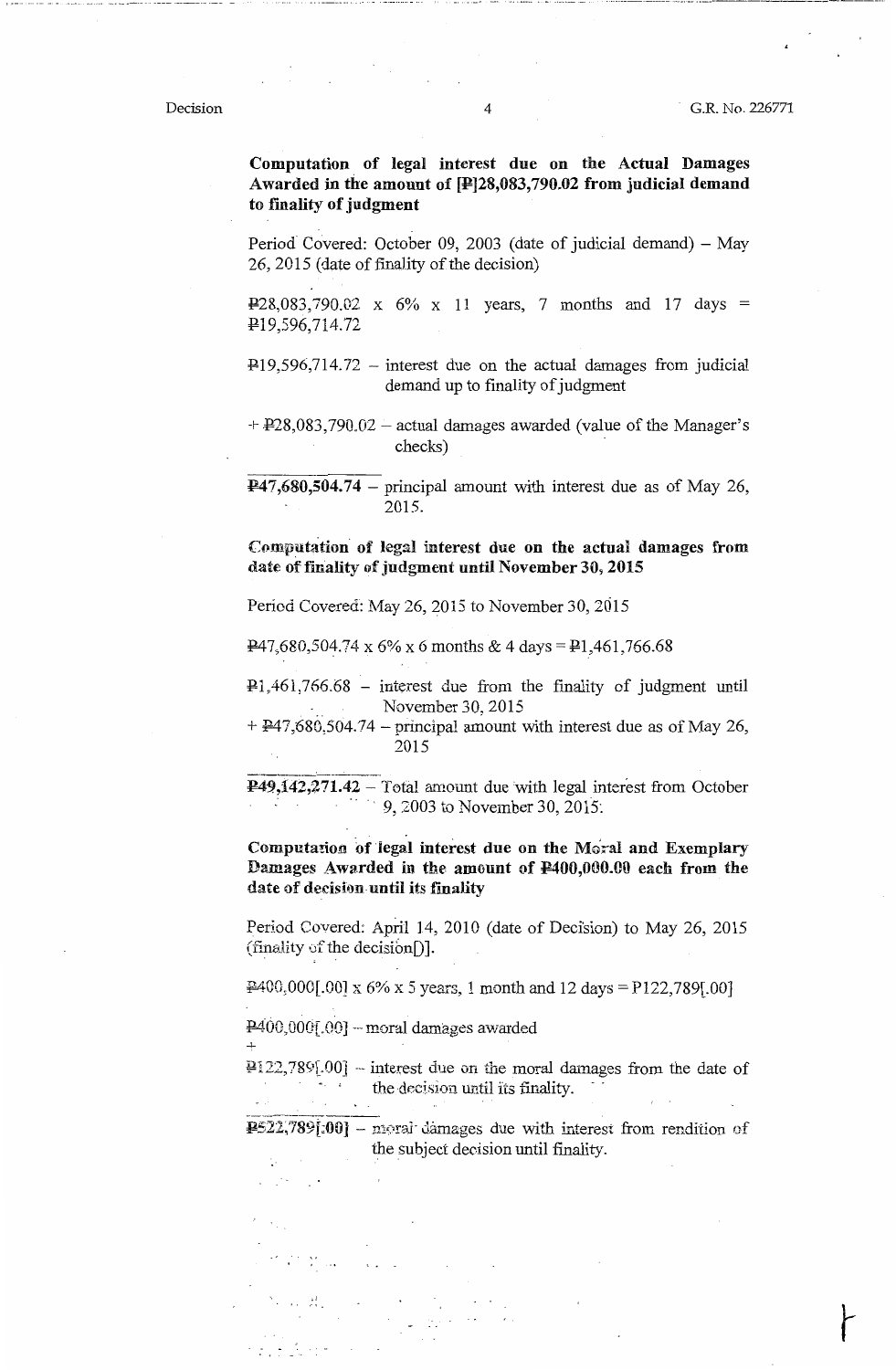+

**Computation of legal interest on moral damages from the date of finality until November 30, 2015.** 

Period Covered: May 26, 2015 (finality of decision) to November 30, 2015.

 $\text{\#}522,789[.00] \times 6\% \times 6$  months & 7 days = P16,027.46

 $F522,789[.00]$  - moral damages due with interest from rendition of the subject decision until its finality

 $\text{P16,027.46}$  – interest due on the moral damages awarded from finality of decision until November 30, 2015

**!!538,816.46** - total moral damages due with interest from April 14, 2010 until November 30, 2015.

The aforesaid amount is also similar to the exemplary damages due as of November 30, 2015 since both moral and exemplary damages [amount] to  $\frac{P400,000[.00]}{P400,000}$  each.

**Computation** of **legal interest on Attorney's fees from the date the decision was rendered until its finality** 

Period Covered: April 14, 2010 (date of the decision was rendered) to May 26, 2015 (date of finality of the decision)

¥700,000[.00] x 6% x 5 years, 1 month & 12 days= P214,880.84

I!214,880.84 -- interest due on the attorney's fees awarded from the date of the decision until its finality  $\pm$   $^{\prime}$ 

¥700,000(.00] --Attorney's fees awarded by the Court

**P914,880.84** - Attorney's ·fees with interest from the date of the decision until its finality

**Computation of legal interest on Attorney's fees from the date of the finality of the decision until November 30, 2015.** 

 $I.914,880.84 \times 6\% \times 6$  months & 1 day =  $I.927,696.79$ 

 $\overline{427,696.79}$  - interest due on the attorney's fees from the date of finality of the Decision until November 30, 2015. +

 $4914,880.84 -$  Attorney's fees with interest from the date of decision until its Finality

¥942,477.63 - Total amount of Attorney's fees from April 10, 2010  $\cdot$  (date of decision) until November 30, 2015.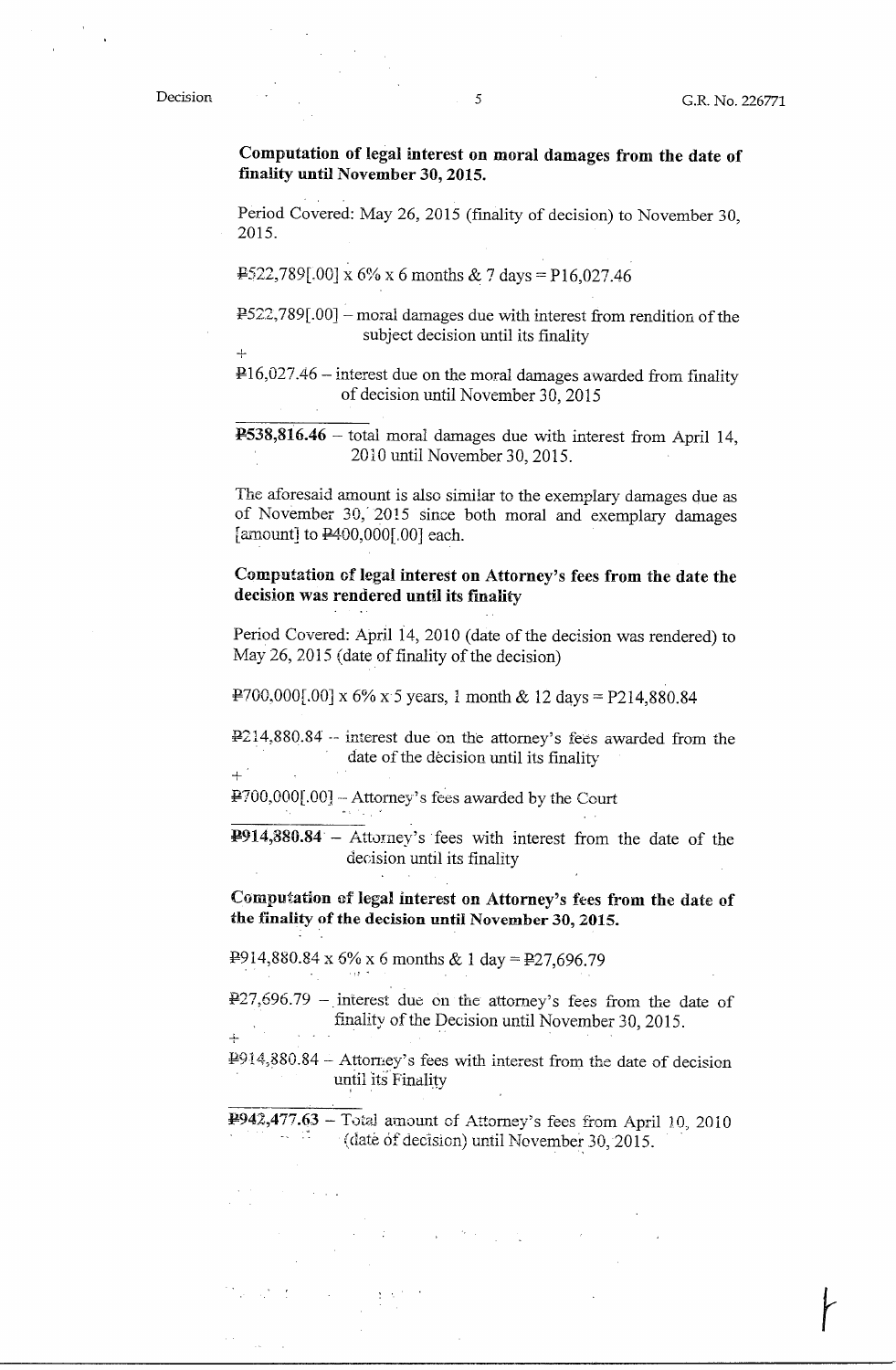**Total Monetary Award due to the plaintiffs as of November 30, 2015.** 

 $E49,142,271.42 - Actual Damages with interest$ 

 $+$  P538,816.46 - Moral Damages with interest P53 8,816.46 - Exemplary damages with interest  $P942,477.63 -$ Attorney's fees

**1!51~162,381.97** 

 $249,834,118.90$  - amount paid by the defendant SBC duly ackncwledged by the plaintiffs

#### **P.1,328,263.07** - **remaining unpaid obligation of the defendants**  as **of November 30, 2015.**

Base[d] on the foregoing, the remaining unpaid obligation of the defendants as of November 30, 2015 is Pl,328,263.07. The said amount is without prejudice to any additional interest that may· properly be imposed until full payment or satisfaction of the obligation.

**WHEREFORE;** premises considered, the Motion for Execution is **GRANTED.** 

Accordingly; based on the. abovementioned computation and taking into consideration the payment made by the defendant SBC (formerly Premiere Bank), let a writ of execution be issued on the remaining unpaid obligation of the defendant as of November 30, 2015 in the amount of Pl,328,263.07, with interest of 6% per *[annum]* beginning on said date and until fully paid, plus cost of suit. The Deputy Sheriff of this Court is hereby ordered to implement the writ.

#### **SO iOR9ER,ED.**

The RTC ruled that since there was no definite finding as to when the fmal demand made by petitioners were actually received by the respondents. It found proper to impose the legal interest on the actual damages from the time of judicial dernand, or from the time of the filing of the instant complaint on October 9, 2003, up to the finality of the Decision on May 26, 2015. Also, the actual damages awarded with legal interest shall likewise earn legal interest at the rate of 6% per annum from the finality of the Decision until full satisfaction thereof.

Furthermore, the legal interest due on the moral and exemplary damages, and attorney's fees is deemed read into the decision. The computation of the legal interest at  $6\%$  per annum thereon shall start at the time the Decision dated April 14, 2010, was rendered by the RTC, when it was already quantified or liquidated, and fixed by the court.

However, the RTC found no basis to impose a compounding interest on the damages awarded in favor of petitioners because there exists no contract stipulating the same, nor was it imposed by the RTC in its Decision.

**Contractor** 

 $\mathcal{L}_{\text{max}}$  , where  $\mathcal{L}_{\text{max}}$ 

 $\sim$ 

 $\label{eq:2} \mathcal{L}_{\mathcal{A}}(\mathcal{A},\mathcal{A})=\frac{1}{2}\sum_{i=1}^{2}\frac{1}{2}\left(\frac{1}{2}\sum_{i=1}^{2}\frac{1}{2}\sum_{i=1}^{2}\frac{1}{2}\sum_{i=1}^{2}\frac{1}{2}\sum_{i=1}^{2}\frac{1}{2}\sum_{i=1}^{2}\frac{1}{2}\sum_{i=1}^{2}\frac{1}{2}\sum_{i=1}^{2}\frac{1}{2}\sum_{i=1}^{2}\frac{1}{2}\sum_{i=1}^{2}\frac{1}{2}\sum_{i=1}^{2}\frac{1}{2}\sum_{i=1}^{2}\$ 

apo estilar general

r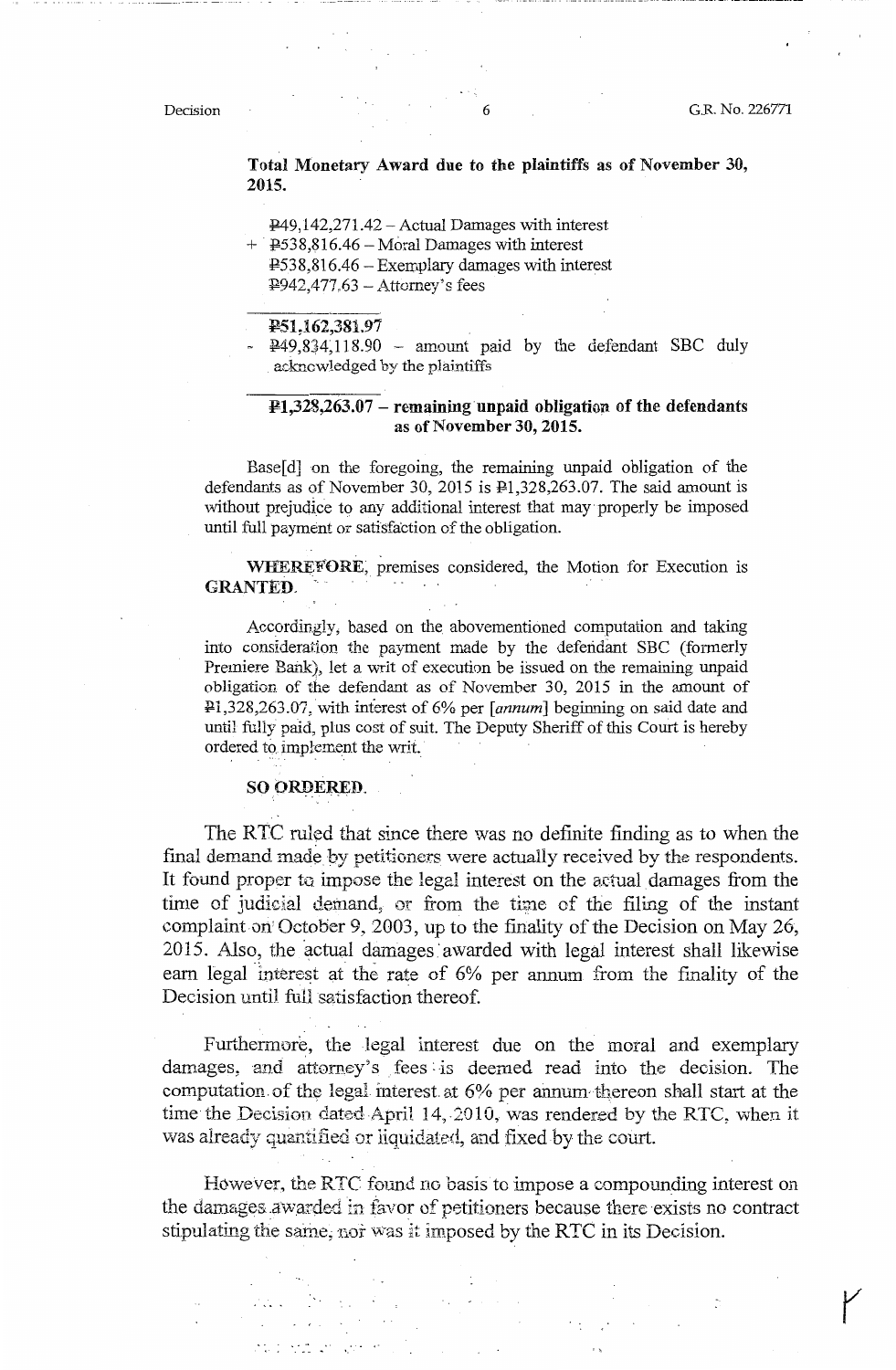Finally, the RTC noted the payment made by respondents in the amount of  $P49,834,118.90$  as partial payment of their obligation under the Decision dated April 14, 2010.

In its Order dated August 5, 2016, the RTC partially granted petitioners' motion for reconsideration, finding that based on the testimonies of the petitioners' witnesses, the last demand letter was sent to respondents on June 25, 2003. All other claims of petitioners were denied by the RTC, given that its decision had already attained finality. Thus, the RTC recomputed the legal interest due on the actual damages, as such:

Accordingly, based on the aforesaid discussions, the legal interest due on the Actual damages should be recomputed as follows:

### **Computation of legal interest due on the Actual Damages Awarded in the amount of P28.083,790.02 from extra[-]judicial demand to finality of judgment**

Period Covered: June 25, 2003 (date of extra<sup>[-</sup>]judicial demand) – May 26, 2015 (date of finality of the decision).

 $P:28,083,790.02 \times 6\% \times 11$  years, 11 months and 1 day = P.20,084,590.48

- **-¥20,084,590.48**  interest due on the actual damages from extrajudicial demand up to finality of Judgment.
- $+P28,083,790.02$  actual damages awarded (value of the Manager's checks)
- **¥48,168,380.50**  principal amount with interest due as of May 26, 2015

### **Computation of legal interest due on the actual damages from date of finality of judgment until November 30, 2015**

Period Covered: May 26, 2015 to November 30, 2015.

P48,168,380.50 x 6% x 6 months & 4 days = P1,477,163.64

P.1,477,163.64 - interest due from the finality of judgment until November 30, 2015

 $+$  $P48,168,380.50$  – principal amount with interest due as of May 26, 2015.

**¥49,645,544.14** – Total amount due with legal interest from October 9, 2003 to November 30, 2015.

The computation of the legal interests on the moral [damages], exemplary damages and attorney's fees remains the same.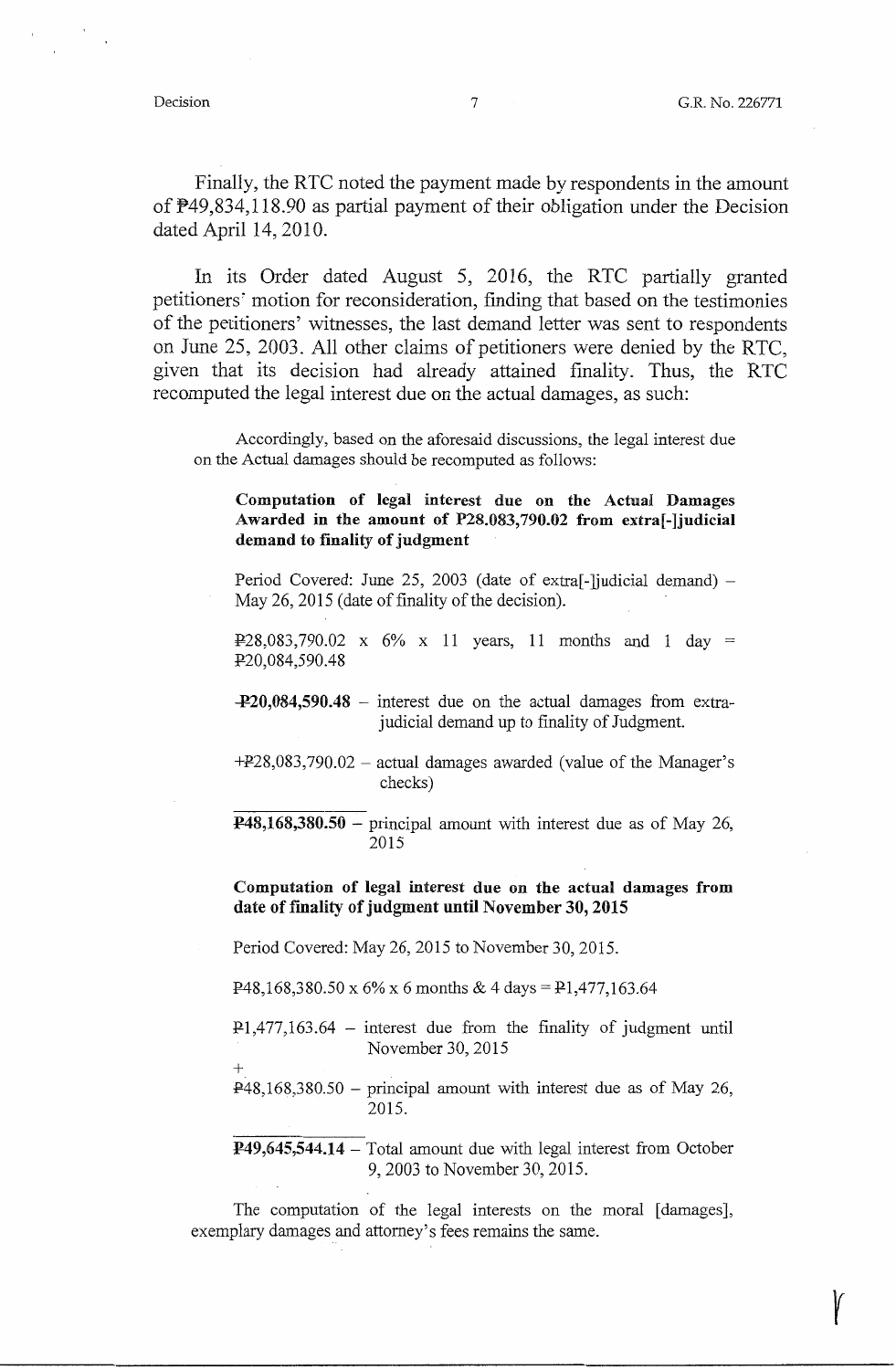-----·- -···· ·-- --·-· ···--······ ---- - - - - ~- - ---- - --- ... -- ----------~-- ·----------------

As of November 30, 2015 the following, except for the costs of suit, are the total monetary award due to plaintiffs:

 $+$  P 538,816.46 – Moral Damages with interest

:P. 538,816.46 -Exemplary damages with interest

 $P$  942,477.63 - Attorney's fees

**F-51,665,654.69** 

- P49,834,118.90 - amount paid by defendant SBC duly acknowledged by the plaintiffs.

#### $P$  1,831,535.79 – remaining unpaid obligation of the defendant . SBC as of November 30, 2015.

The aforesaid amount likewise earned a 6% interest per [annum] from November 30, 2015 to March 30, 2016 in the amount of P36,630.72 computed as follows:

#### $P1,831,535.79 \times 6\% \times 4 \text{ mos.} = P36,630.72$

The records show that on March 22, 2016, the parties filed a Joint Manifestation dated March 21, 2016 stating that plaintiffs received One Million Three Hundred Twenty[-]Eight Thousand and Two Hundred Sixty Three and  $07/100$  Pesos ( $\pmb{\mathcal{P}}$ 1,328,263.07) as additional payment based on the execution order issued by this Court. Said amount should be deducted from the total unpaid obligation of the defendant SBC.

Meanwhile, the costs of suit based on Official Receipt Nos. 18624972 and · 1839475. both dated October 09, 2003 representing payments of docketing and filing fees amounts to Sixty One Thousand Seven Hundred Seventy-Two and 58/100 ( $\neq 61,772.58$ ).

The final computation then of the remaining unpaid obligation of the defendant SBC is as follows:

 $P1,831,535.79$  - remaining unpaid obligation of the defendant SBC as of November 30, 2015.

 $+[1, 2015]$  to March 30, 2016

#### $P1,868,166.51$

,. [P.]1\_;32\$,263.Q7 -additionai payment of SBC on March *22?* 2016

 $\overline{P}$  539,903.44 – remaining unpaid obligation of defendant SBC as of March 30, 2016 which is subject to a  $6\%$  interest per annum from April 1, 2016 until the obligation is fully paid and;

 $61,772.58 - \text{costs of suit}$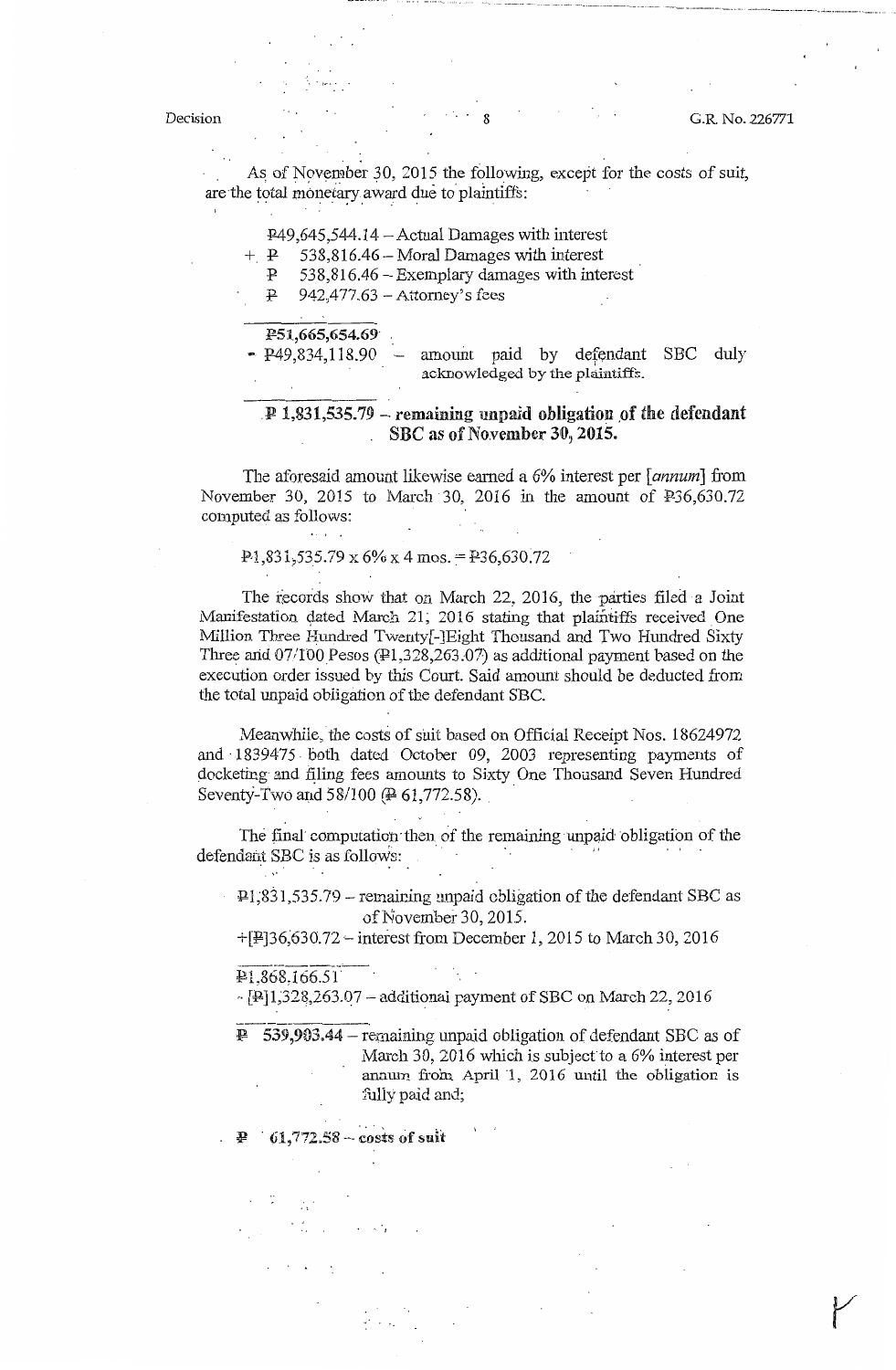### **WHEREFORE, premises considered, the Motion for Reconsideration** is **PARTLY GRANTED.**

Accordingly, based on·the abovementioned computation and taking into consideration the payment made by the defendant SBC (formerly Premiere Bank), in the amount  $\mathbb{P}1,328,263.07$ , the remaining unpaid obligation of the defendants to be executed as of March 30, 2016, is I!539,903.44 with 6% interest per annum from April l, 2016 until the obligation is fully paid, and costs of suit in the amount of  $E$ 61,772.58.

#### **SO ORDERED.**

. ' : *~.* ' ..

Hence, this Petition.

#### **The Issues**

THE COURT *A OUO* COMMITTED GRAVE AND REVERSIBLE ERROR CONSIDERING THAT THE ACTUAL DAMAGES AWARDED IN THE *DECISION* IN EAVOR OF THE PETITIONERS IN THE TOTAL AMOlJNT OF PHP28,083,790.02 CONSTITUTES A FOREBEARANCE OF MONEY, WHICH RESPONDENT SECURITY BANK EVEN ADMITTED. HENCE, THE IMPOSABLE INTEREST IS TWELVE PERCENT (12%) PER ANNUM FROM THE DATE OF EXTRA[- ]JUDICIAL DEMAND UP ON 25 JUNE 2003 TO 30 JUNE 2013, AND SIX PERCENT (6%) PER ANNUM FROM 01 JULY 2013 UNTIL FULLY SATISFIED, PURSUANT TO THE HONORABLE COURT'S RULING IN *NACAR VS. GALLERY FRAMES, G.R. NO. 189871, 703 SCRA 439*  $(2013$ [)].

THE COURT A *QUO* COMMITTED GRAVE AND REVERSIBLE ERROR CONSIDERING THAT PURSUANT TO *NFF INDUSTRIAL CORPQRA.TIONV,S. G&LASSOCL4TED BROKERAGE,* G.R. NO. 178169, 745 SCRA 73 (2015), THE INTEREST EARNED AND ACCRUED SHALL BE COMPOUNDED ANNUALLY.

THE COURT A *QUO* COMMITTED GRAVE AND REVERSIBLE ERROR IN NOT CONSIDERING INTEREST AS REGARDS THE COSTS OF SUIT.<sup>7</sup>

### **The Court's Ruling**

The petition is without merit.

7 Id. at 45.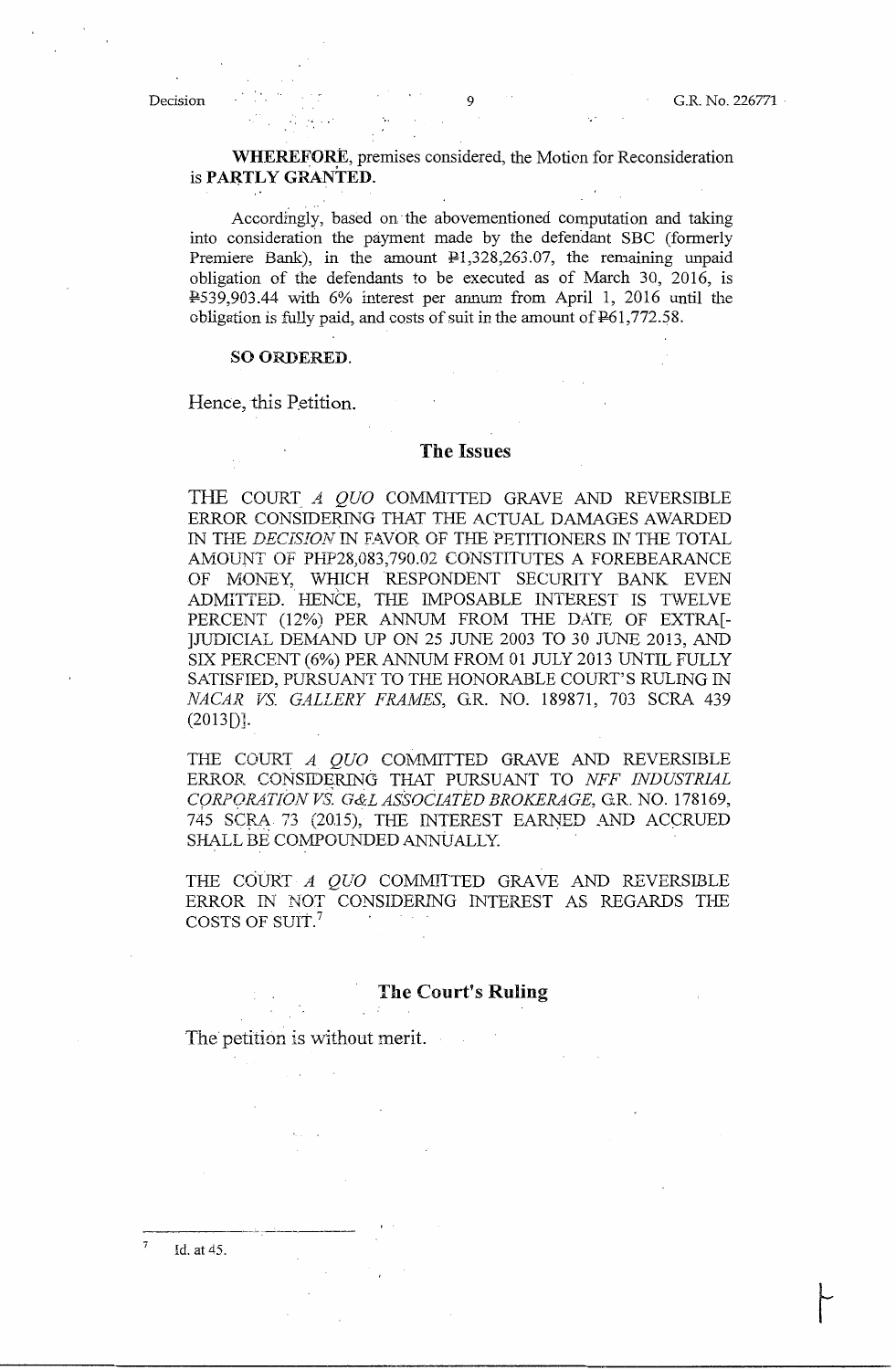t

·-- - ------ ----··- ·-·-----·- ---·-- ·----·---1---------·· -·

*The Decision dated April 14, 2010, had already became final and executory; conclusiveness of judgment applies in this case* 

At the onset, the Decision dated April 14, 2010, has long attained finality after the Entry of Judgment was issued on May 26, 2015. It is wellsettled that once a judgment attains finality, it becomes immutable and unalterable. It may not be changed, altered, or modified in any way even if the modification were for the purpose of correcting an erroneous conclusion of fact or law.<sup>8</sup>

This Court had the occasion to explain the doctrine of finality of judgments, thus:

The doctrine of finality of judgment is grounded on fundamental considerations of public policy and sound practice, and that, at the risk of occasional errors, the judgments or orders of courts must become final at some definite time fixed by law; otherwise, there would be no end to litigations, thus setting to naught the main role of courts of justice which is to assist in the enforcement of the rule of law and the maintenance of peace and order by setting justiciable controversies with finality.<sup>9</sup>

Despite the finality of the Decision dated April 14, 2010, petitioners insist that respondents' obligation is considered a loan or forbearance, and not due to fraud or negligence. A perusal of the said decision had already settled this issue, to wit:

It is the Court findings under the evidence presented that **defendant [Skyrider Brokerage] and defendant [Jong Briones] are part of the conspiracy** in **the commission of the fraud against the plaintiff.** In the first place, plaintiff engaged defendant [Skyrider Brokerage] wherein the General Manager is defendant [Jong Briones] to pay the taxes due to the government because of the importation of fertilizers abroad. Plaintiff has not authorized said defendants to hire a broker or an agent to do the work for them. But then defendants Skyrider [Brokerage] and [Jong Briones], allegedly hired a certain David Banga to do the work for them for a fee of 10% of the amount being given by plaintiff to defendants Skyrider [Brokerage] and [Jong Briones]. David Banga does not appear to be a licensed customs broker, but the one licensed is [Jong Briones], hence David Banga has no personality when to transact business [sic] with the Bureau of Customs regarding payment of taxes for others unless he is properly authorized by the principal herein, which is the plaintiff. But then the plaintiff did not authorize David Banga t act for and in their behalf.

xxxx

8 9

*Heirs ofSagum v. Heirs of Lagman,* G.R. No. 241920, November 7, 2018.

*GSIS v. Group Management Corporation,* 666 Phil. 277, 305 (2011).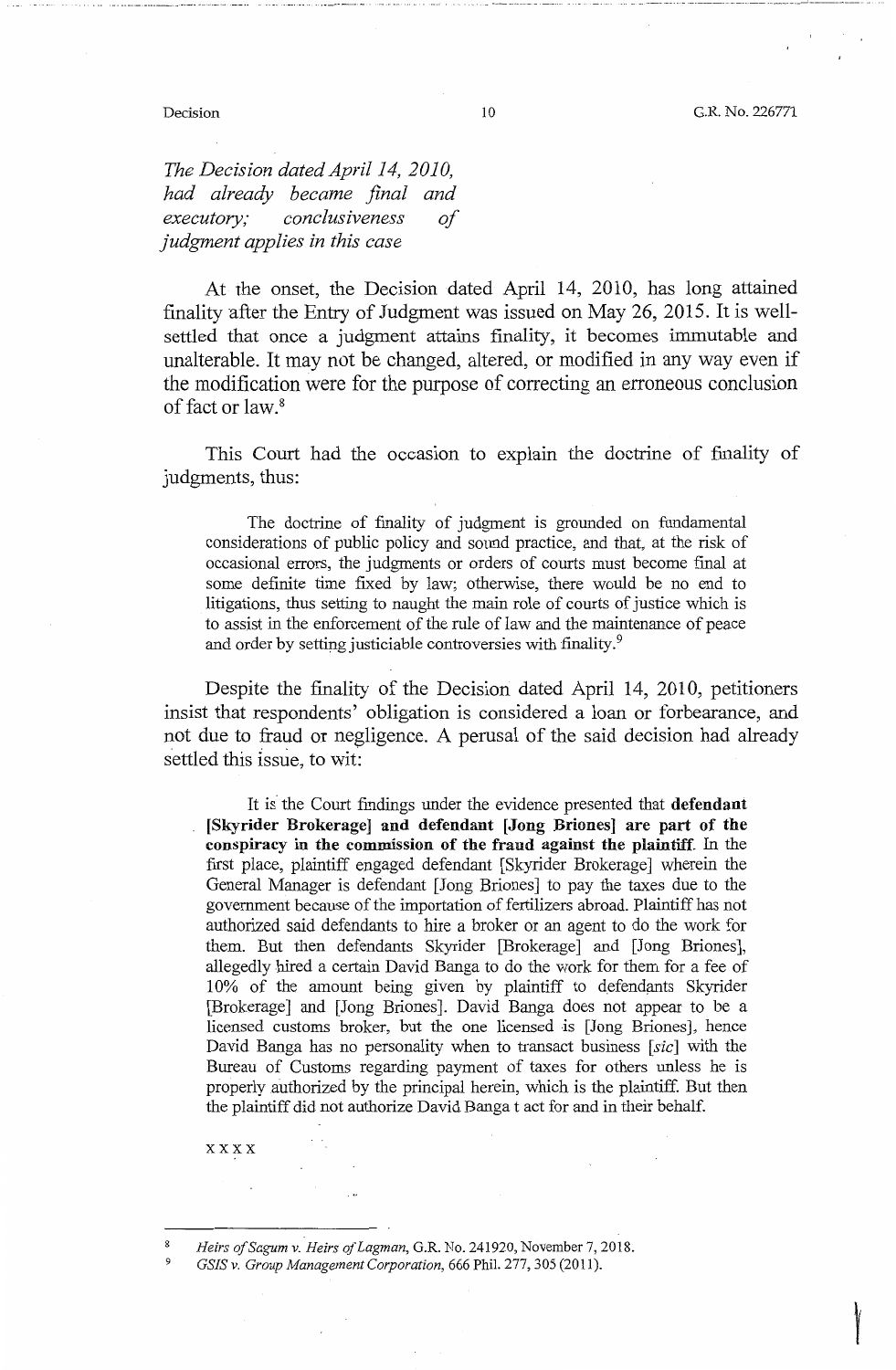With respect to the issue on the liability of Premiere Bank against herein plaintiffs, it was. clearly established by the testimonies and evidence presented that Premiere Bank should be held liable for damages suffered by the plaintiff.

First, defendant Premiere Bank admitted that it allowed a certain Mr. Arthur Espino to deposit the subject checks in Account Numbers 01-00- 780-1 and 0-5-02687-8 in its Pedro Gil Branch on the mere representation of Arthur Espino, using a photocopy of the alleged Certification of Business Name of plaintiff Norteam that he was allegedly the president thereof. Defendant Premiere being a banking institution, it is duly bound to ensure extraordinary diligence in dealing with clients.

Second, defendant Premiere Bank stamped the subject checks with the notation: 'prior endorsement and/or lack of endorsement guaranteed'.

Third, **there** is **deliberate and/or negligent act on the part of Manuel Agoncillo, manager of the Pedro Gil Branch of defendant**  Premiere Bank, in transacting the subject checks to the prejudice of **plaintiff Yara Fertilizers and Norteam Transport.** 

#### xxxx

However, although defendants BPI and Citibank N.A. was not proven to have any knowledge or involvement in any anomaly or irregularity on the subject checks as it cleared and paid the amount of the Manager's checks in reliance on the endorsement stamp of the Premiere Bank as the collecting bank, it cannot at all escape responsibility to plaintiff Norsk Hydro and Norteam being the banks who issued the subject Manager's Check. By issuing the subject checks and clearing the same, it **has the duty to**  reimburse the credited amount on the account of Plaintiffs subject however to its right to claim reimbursement to defendant Premiere Bank who indorsed and warranted all prior endorsement upon which defendants BPI and Citibank relied into."<sup>10</sup> (Emphasis supplied)

Any right, fact, or matter in issue directly adjudicated or necessarily involved in the determination of an action before a competent court in which judgment is rendered on the merits is conclusively settled by the judgment therein and cannot again be litigated between the parties and their privies, whether or not the claim, demand, purpose, or subject matter of the two actions is the same.<sup>11</sup> Thus, the findings of the RTC as to the nature of the source of respondents' obligation to petitioner cannot now be questioned anew by the latter and so late in the proceedings.

 $^{10}$  *Rollo*, p. 351.

*Social Securff.y Commission v. Rizal Poultry and Livestock Association,* 665 Phil. 198, 205-206  $(2011)$ .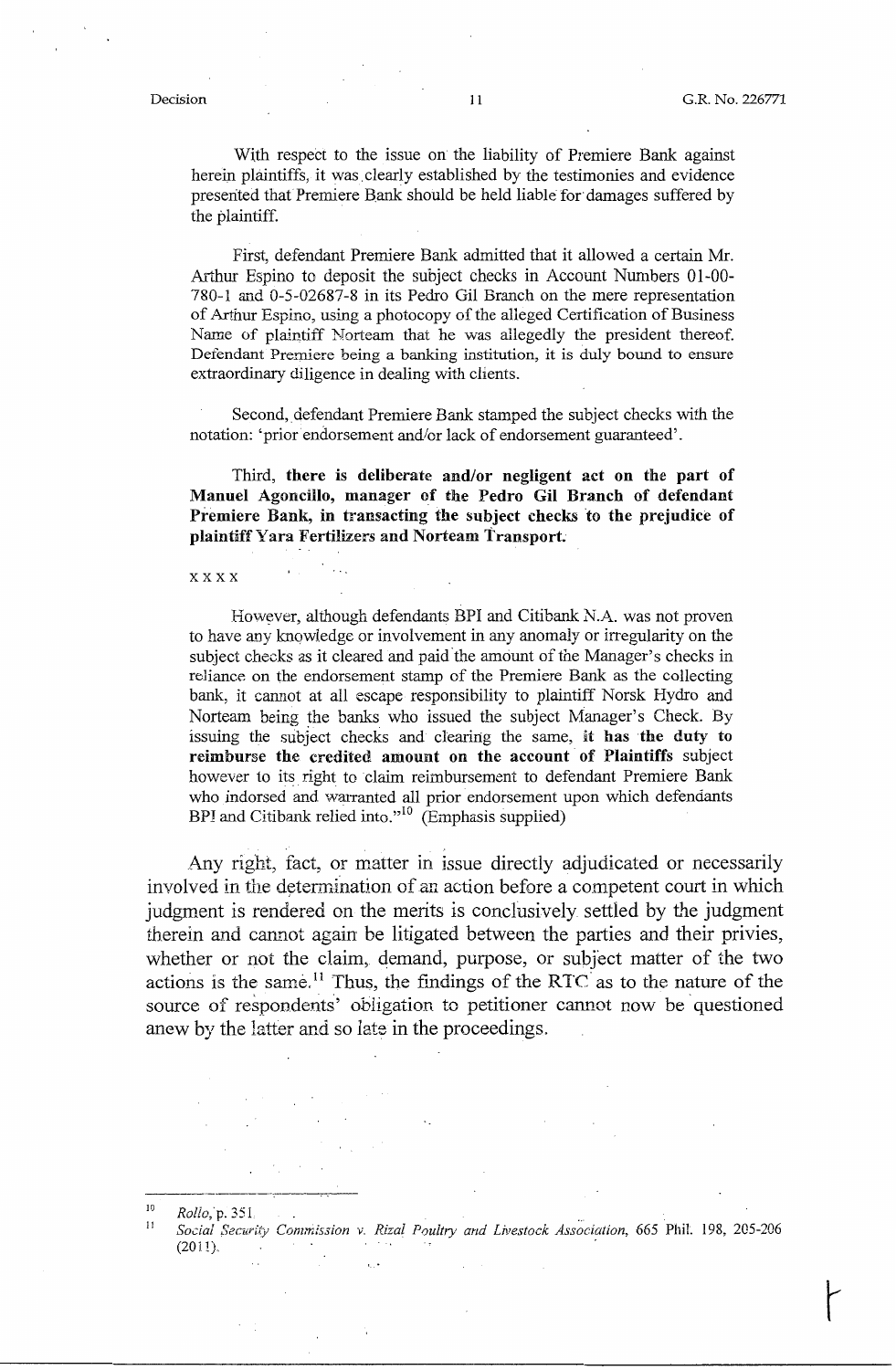. - .... ---· ···-·· - - -··- .. --- ... - .. ··-· -· ····· - . ·-·· --· ----·-·------~· ---

*The obligation of respondents to petitioners i~* · ba,sed *on fraud or negligence, and not on loan or forbearance* 

Assuming *arguendo* that petitioners can raise into issue that the source of respondents' obligation is from a loan or forbearance, and not from fraud or negligence, this Court rules in the negative.

A loan or forbearance of money, goods, or credit describes a contractual obligation whereby a lender or creditor has refrained during a given period from requiring the borrower or debtor to repay the loan or debt then due and payable.<sup>12</sup> Forbearance of money, goods or credits, therefore, refers to arrangements other than loan agreements, where a person acquiesces to the temporary use of his money, goods, or credits pending the happening of certain events or fulfillment of certain conditions.<sup>13</sup>

Clearly, the instant case does not involve a loan or forbearance of money but due to fault or negligence by herein respondents. To reiterate, respondents<sup>°</sup> obligation does not involve an acquiescence to the temporary use of a party's money but a performance of a particular service, specifically for respondent· Skyrider Brokerage to compute the custom duties and taxes of petitioners, and transmit the payment to the same to the BOC for the release of the imported fertilizers. Respondent Security Bank, on the other hand, was obligated to not encash the crossed manager's checks because it was not an authorized agent bank of the BOC nor was it authorized to receive the payment of custom duties and taxes on behalf of the same. In tum, respondents · BPI -and Citibank were obligated not to release the amounts covered by the said-checks, which are not payable to the order of respondent Security Bank.

Thus, this Court reiterates the guidelines in computing for the legal interest to an award of actual and compensatory damages, as follows:

l, \\lhen the obligation is breached, and it consists in the payment of a sum of money, i.e., a loan or forbearance of money, the interest due should be that which may have been stipulated in writing. . Furthermore; the interest due, shall itself earn legal interest from the time it is judicially demanded. In the absence of stipulation, the rate of interest shall be  $6\%$  per annum (formerly  $12\%$  per annum) to be computed from default, i.e., from judicial or extrajudicial demand under and subject to the provisions of Article 1169 of the Civil Code:.

*Es tores* v. *Spouses ,'iupangan,* 686 Phil. 86, 99 (2012).

 $\mathcal{L}_{\text{max}} = \frac{1}{2} \sum_{i=1}^{N} \frac{1}{2} \sum_{i=1}^{N} \frac{1}{2} \sum_{i=1}^{N} \frac{1}{2} \sum_{i=1}^{N} \frac{1}{2} \sum_{i=1}^{N} \frac{1}{2} \sum_{i=1}^{N} \frac{1}{2} \sum_{i=1}^{N} \frac{1}{2} \sum_{i=1}^{N} \frac{1}{2} \sum_{i=1}^{N} \frac{1}{2} \sum_{i=1}^{N} \frac{1}{2} \sum_{i=1}^{N} \frac{1}{2} \sum_{i=1}^{N} \frac{1$ 

 $\mathcal{L}_{\text{max}}$  and  $\mathcal{L}_{\text{max}}$ 

 $\sim 10^{11}$ 

 $\label{eq:3} \frac{\partial \mathcal{L}_{\mathcal{F}}(\mathbf{r},\mathbf{r})}{\partial \mathcal{L}_{\mathcal{F}}(\mathbf{r},\mathbf{r})} = \frac{\partial \mathcal{L}_{\mathcal{F}}(\mathbf{r},\mathbf{r})}{\partial \mathbf{r}} \mathcal{L}_{\mathcal{F}}(\mathbf{r},\mathbf{r}) \mathcal{L}_{\mathcal{F}}(\mathbf{r},\mathbf{r})$ 

<sup>12</sup>  13 *S.C. Megaworld Construction and Development Corporation v. Engr. Parada, 717 Phil. 752, 771*  $(2013).$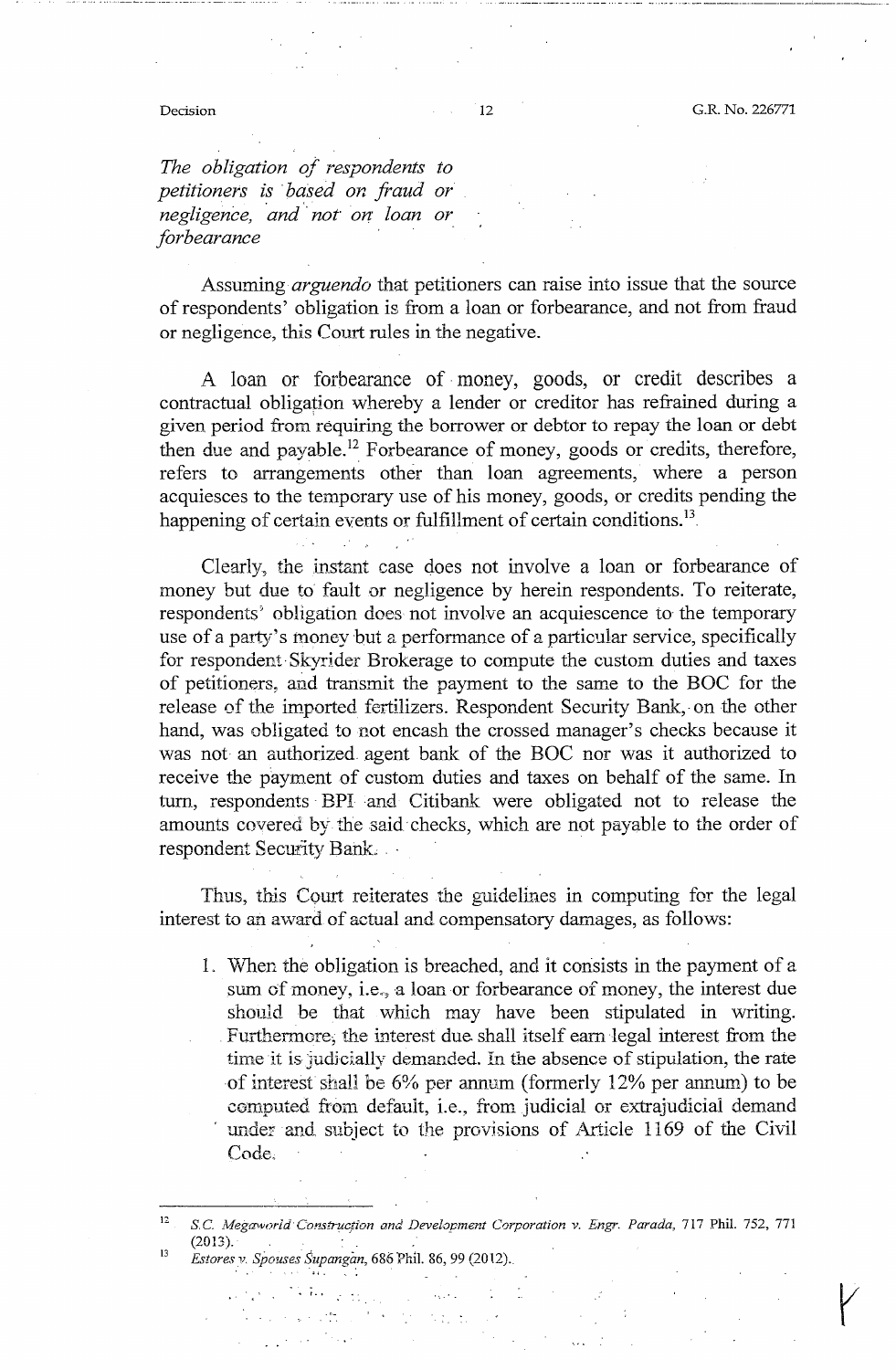$\begin{pmatrix} 1 \\ 1 \end{pmatrix}$ 

- 2. **When an obligation, not constituting a loan or forbearance of money,** is **breached, an interest on the amount of damages awarded may be imposed at the discretion of the court at the rate of 6% per annum.** No interest, however, shall be adjudged on unliquidated claims or damages, except when or until the demand can be established with reasonable certainty. Accordingly, where the demand is established with reasonable certainty, the interest shall begin to run from the time the claim is made judicially or extrajudicially (Art. 1169, Civil Code), but when such certainty cannot be so reasonably established at the time the demand is made, the interest shall begin to run only from the date the judgment of the court is made ( at which time the quantification of damages may be deemed to have been reasonably ascertained). The actual base for the computation of legal interest shall, in any case, be on the amount finally adjudged.
- 3. When the judgment of the court awarding a sum of money becomes final and executory, the rate of legal interest, whether the case falls under paragraph l or paragraph 2, above, shall be 6% per *annum*  from such finality until its satisfaction, this interim period being deemed to be by then an equivalent to a forbearance of credit. <sup>14</sup>

Given the foregoing, the rate of legal interest to be imposed upon the obligation of respondents shall be 6% per annum. at the time of judicial or extra-judicial demand by petitioners.

*The interest imposed upon respondents' obligation to petitioners* . *is simple interest, not compounding interes~* 

This Court had settled that the payment of monetary interest shall only be due only if: 1) there was an express stipulation for the payment of interest, and; 2) the agreement for such payment was reduced into writing.<sup>15</sup> It is not enough that the payment of interest shall be stipulated and reduced into writing, for the purpose of imposing compounded interest, but should also state the manner in which such interest should be earned.<sup>16</sup> In this case, since the records are bereft of any indication that the parties agreed to the imposition of compounding interest, nor was the RTC's decision forthcoming with details of the same, in default of any stipulation regarding the manner of earning the interest, simple interest shall accrue.

<sup>14</sup>*Arco Pulp arid Paper, Co. v. Lim,* 737 Phii. 133, 158-159 (2014). 15 *Spouses A/hos v. Spouses Embisan,* 748 Phil. 907,915 (2014). 16 Id. at 916. .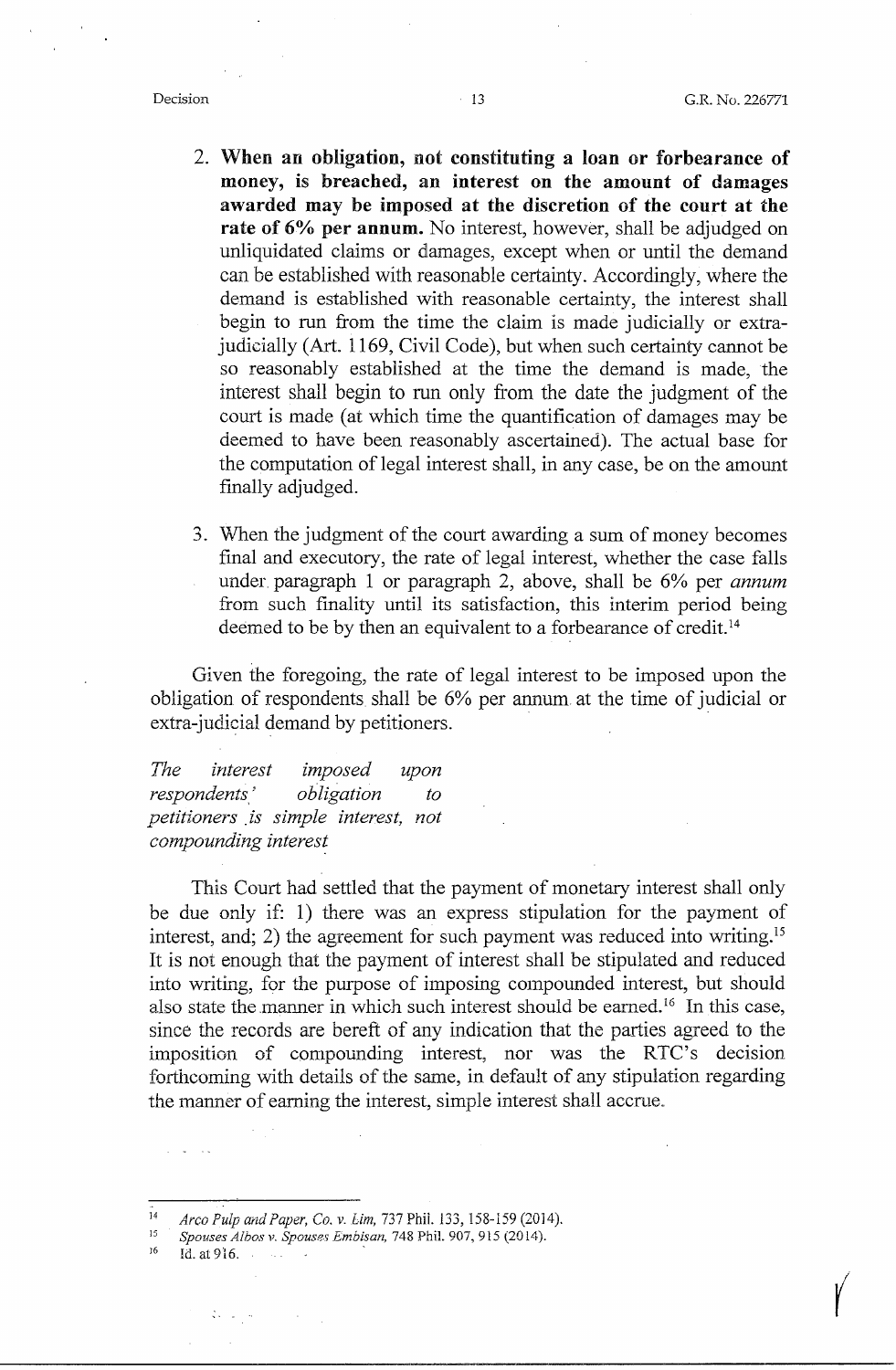Decision 14 G.R. No. 226771

In the case *of'Philippine American Accident Insurance v. Flores,* 17 we held that:  $\cdot$ 

The judgment which was sought to be executed ordered the payment of simple "legal interest" only. It said nothing about the payment of compound interest. Accordingly, when the respondent judge ordered the payment of compound interest, he went beyond the confines of his own judgment which had been affirmed by the [CA] and which had become final. x x x **Therefore, in default of any equivocal wording in the contract, the** . **legal** . **interest stipulated by the parties should be understood to be simple, not compounded. <sup>18</sup>**(Emphasis supplied)

The aforementioned case is clear that the presence of stipulated or conventional interest accrued at the time of judicial demand is required, in order to impose a compounded interest. Nowhere in the complaint herein, was it alleged that the parties had stipulated that respondents' obligation will earn interest. In cases where no interest had been stipulated by the parties, no accrued conventional interest could further earn interest upon judicial demand. $19$ 

Petitioners' misplaced reliance on our ruling in *NFF Industrial Corporation* v. *G&L Associated Brokerage,* 20 serve them no purpose. In the said case, respondent G&L Associated Brokerage's liability to petitioner was based on a loan or forbearance of money, as evidenced by the filing of complaint for sum of money against the former. Furthermore, this Court imposed legal interest on respondent's G&L Associated Brokerage's obligation, compounded .annually, on appeal and before the decision had attained finality thereafter. Evidently, the factual antecedents of the cited case are not aligned with the instant case herein, despite petitioners' insistence that such distinction made by the RTC 1s "irrelevant" and "unavailing" thereof.

This Court also takes note that while petitioners consider the factual differences between *NFF Industrial* and the instant case as "minute" and do not affect the issue of whether the legal interest imposed herein, should be simple or compounded, they heavily relied on the same distinction in arguing that respondents' obligation is considered as loan or forbearance of money, and not based on fraud or negligence. Petitioners cannot have their cake and eat it, too.

2G 750 Phil 69 (2015).

<sup>17</sup>  186 Phil. 563 (1980).

<sup>18</sup>  Id. at 565~566. .

<sup>19</sup>  *Dcrvid v. Court of Appeals.* 375 Phil. 177 (1999).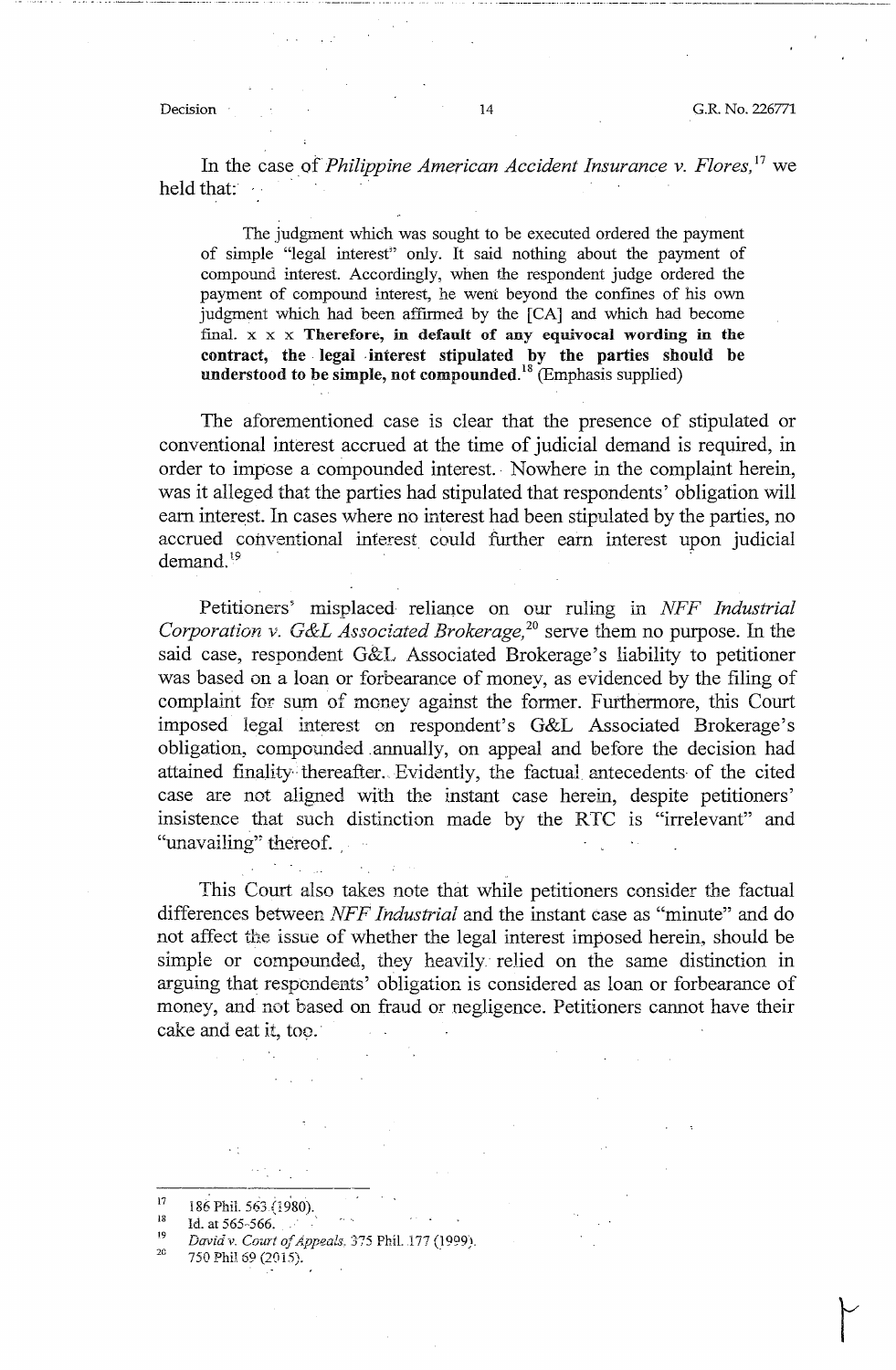*The costs of a suit are not considered as monetary award that* . *will earn interest thereon* 

Finally, petitioners contend that the award of costs of suit in their favor, should. also earn legal interest because disregarding the legal interest for costs of suit would be to place the prevailing party at a disadvantage as he will necessarily incur a loss for initiating a legal action to protect his interest because the cost of his money  $-$  which is supposed to be approximated by the legal interest – will never be recouped.

This Court finds this argument as tenuous.

Cost, in its ordinary sense, contemplates the amount spent or expenses incurred, in order to purchase or acquire a thing or service, usually in the form of either a price or a fee. In the separate opinion of Justice Bernardo P. Pardo in *GSIS v. Bengson Commercial Buildings, Inc.*<sup>21</sup> this Court had the occasion to define what costs of suit are, specifically:

Costs are certain allowances authorized by statute to reimburse the successful party for expenses incurred in prosecuting or defending an action or special proceedings. These costs have their own legal meaning and import, for, as it was said, "costs are in the nature of incidental damages allowed to the successful party to indemnify him[/her] against the expense of asserting his[/her] rights in court, when the necessity of doing so was caused by other's breach of legal duty."<sup>22</sup>

As such, the costs of.filing a suit includes, but not limited to, those found under Sections  $9^{23}$  10,<sup>24</sup>, and  $11^{25}$  of Rule 142 of the Revised Rules of Court.

23 Id. SEC. 9. Cost in justice of the peace or municipal courts. - In an action or proceeding pending before a justice of the peace or municipal judge, the prevailing party may recover the following costs, and no other:

- (a) For the complaint or answer, two pesos;
- (b) For the attendance of himself[/herself], or his[/her] counsel, or both, on the day of trial, five pesos;
- (c) For each additional day's attendance required in the actual trial of the case, one peso;
- (d) For each witness produced by him[/her], for each day's necessary attendance at the trial, one peso, and his lawful traveling fees;
- (e) For each deposition lawfully taken by him[/her] and produced in evidence, five pesos;
- (f) For original documents, deeds, or papers of any kind produced by him[/her], nothing;
- (g) For official copies of such documents, deeds, or papers, the lawful fees necessarily paid for obtaining such copies:
- (h) The lawful fees paid by him[/her] for service of the summons and other process in the action;
- (i) The lawful fees charged against him by the judge of the court in entering and d0cketing and trying the action or proceedings, .
- 24 SEC. 10. Cost in Court of First Instance [Regional Trial Court]. - In an action or proceeding pending in a Court of First Instance [Regional Trial Court], the prevailing party may recover the following costs, and no other:
	- (a) For the complaint or answer, fifteen pescs;
	- (b) For his[/her]-own attendance; and that his[/her] attorney, down to and including final judgment, twenty pesos:

<sup>21</sup>  22 426 Phil. 111(2002).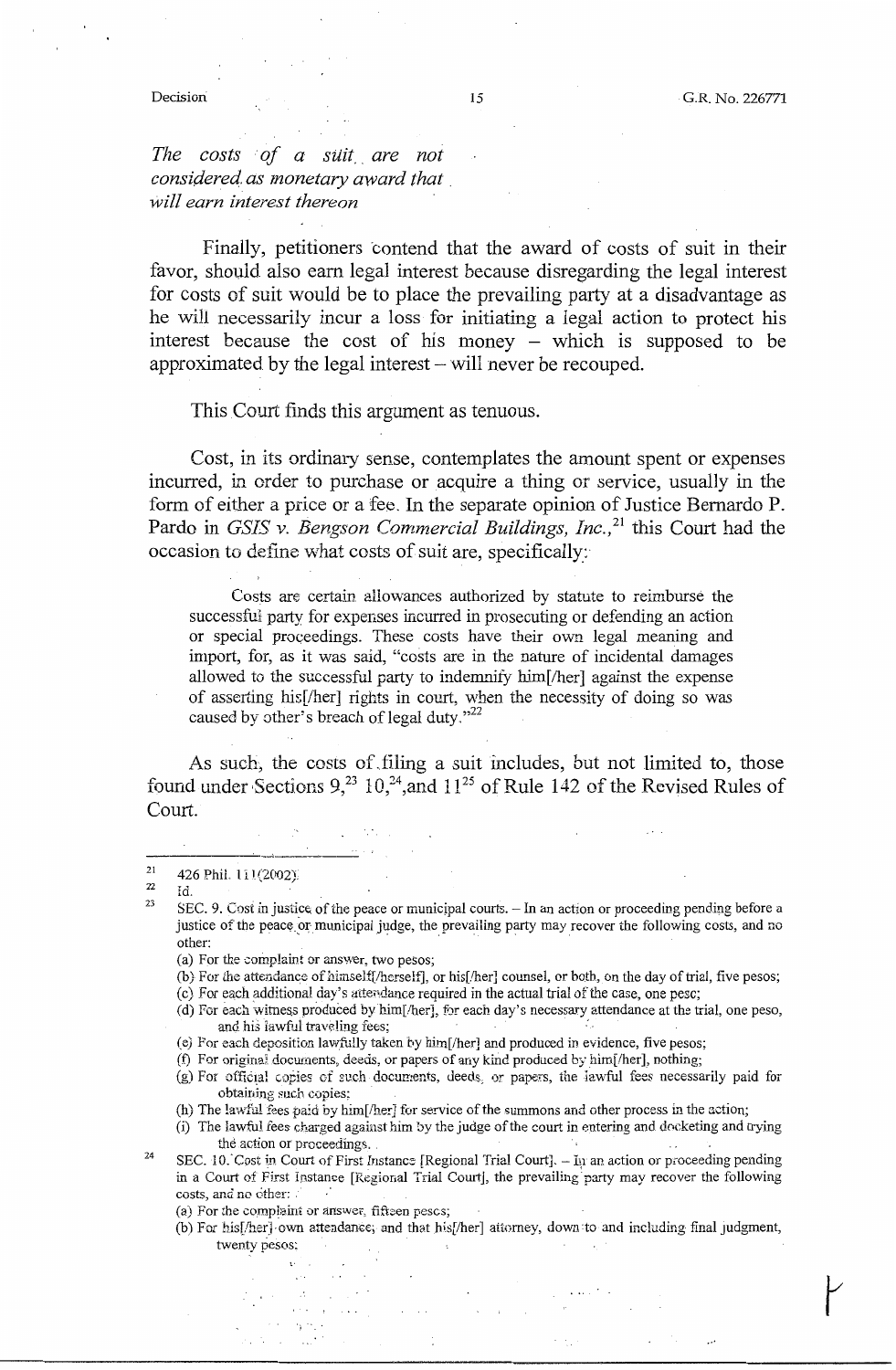---·· ·--- -- ------------ --------------·····-·------·----- -------- --·····---·----- -- ··--·-·-···---·--'··---·----··· .. -·-·-···-------·-------·----·---·--·-·-·---·------~----

As can be gleaned from the foregoing, the costs of suit do not partake the nature of a loan or forbearance of money, or even an obligation, in a strict sense, which is demandable by a party against another, as defined under-Article 1156<sup>26</sup> in relation to Article 1157<sup>27</sup> of the Civil Code. This is strengthened by the fact that the courts can deny the award of the same in favor of the winning litigant, even after presenting proof of its payment. It is rather treated as an expense, that is allowed by law to be reimbursed from a losing party in a suit instituted by a party upon discretion of the courts. Moreover, such reimbursement is strictly limited by the rules and in fact, the prevailing party may recover only the costs provided thereunder, and no other amount may be awarded to the same. Therefore, any costs of suit awarded to a winning litigant cannot earn legal interest, provided for under the rules.

The concept of interest had been made clear in the case of *Siga-an v. Villanueva,* 28 wherein this Court had ruled that the kinds of interests that may be imposed in a judgment are monetary interest and compensatory interest, to wit:

Interest is a compensation fixed by the parties for the use or forbearance of money. This is referred to as monetary interest. Interest may also. be imposed by law or by courts as penalty or indemnity for damages. This is called compensatory interest. The right to interest applies only by

- (d) For each deposition lawfully taken by him[/her] and produced in evidence, five pesos;
- (e) For original documents, deeds, or papers of any kind produced by him[/her], nothing; (:f) For official copies of such documents, deeds, or papers, the lawful fees necessarily paid for obtaining such copies;
- (g) The lawful fees charged against him by the judge of the court in entering and docketing and trying the action or proceedings'.
- 25 SEC. 11. Cost in Court of Appeals and in Supreme Court. - In an action or proceeding pending in the Court of Appeals and in the Supreme Court, the prevailing party may recover the following costs, and no other:
	- (a) For his[/her] own attendance, and that his[/her] attorney, down to and including final judgment, thirty pesos;
	- (b) For official copies ofrecord on appeal and the printing thereof, and all other copies required by the rules of court, the sum actually paid for the same;
	- . (c) All lawful fees charged against him[/her] by the clerk of the Court of Appeals or of the Supreme Court, in entering and docketing the action and recording the proceedings and judgment therein and for the issuing of all process;
	- (d) No allowance shall be made to the prevailing party in the Supreme Court or Court of Appeals for the brief transmitted thereto, the prevailing party shall be allowed the same cost for witness fees, depositors, and process and service thereof as he[/she] would have been allowed the same cost for witness fees, depositors, and process and service thereof as he would have been allowed for · such items had the testimony been introduced in a Court of First Instance .[Regional Trial Court]
- 26 ART. 1156. An obligation is a juridical necessity to give, to do or not to do.
- 27 ART. 1157. Obligations arise from:

(1) Law;

28

- (3) Quasi-contracts;·
- (4) Acts or omissions punished by law; and,
- (5) Quasi-delicts.
- 596 Phil. 760 (2009).

<sup>(</sup>c) ·For each witness necessarily produced by him[/her], for each day's necessary attendance of such witness at the trial, two pesos, and his[/her] lawful traveling fees;

<sup>(2)</sup> Contracts;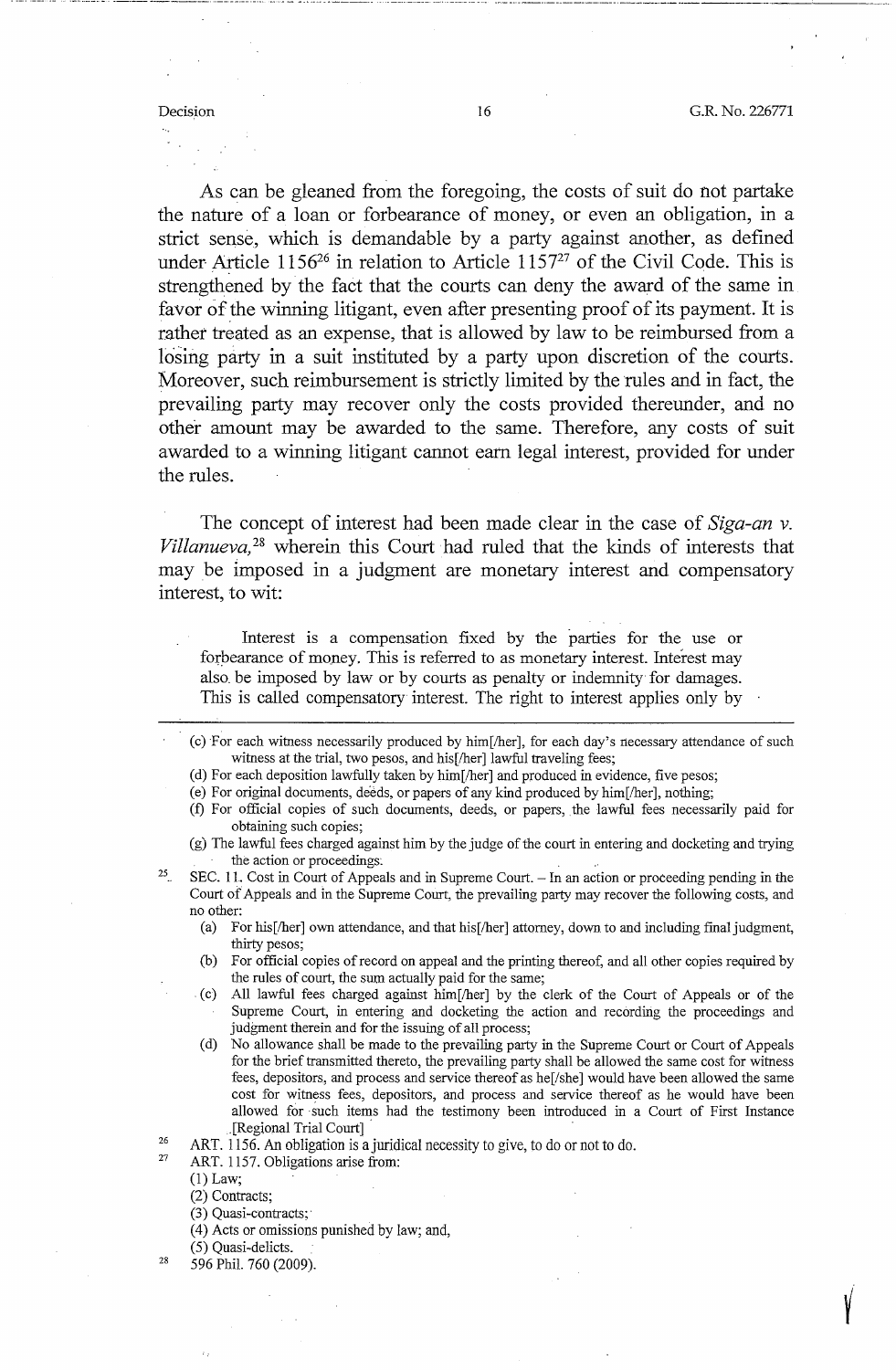virtue of a contract or by virtue of damages for delay or failure to pay the principal loan on which interest is demanded.<sup>29</sup>

Verily, the costs of suit do not partake the nature of an award that is granted by · the courts, which can earn either monetary interest or compensatory· interest.

However, this Court deems it proper to recompute for the correct accrued legal interest on the award of damages granted to herein petitioners, and imposed upon the respective portions of respondents.

Computation of legal interest due on the actual damages awarded to petitioners in the amount of  $P26,176,006.06$  from judicial demand until the finality of judgment against respondents Security Bank, Skyrider Brokerage, Jong• Briones, and BPI

Period Covered: June 25, 2003 (date of judicial demand)  $-$  May 26, 2015 ( date of finality of the decision)

P26,176,006.06 x 6% x 11 years, 11 months and 1 day  $(11 + 336/365) =$ Pl8,721,079.53

 $P26,176,006.06$  – amount covered by the eighteen (18) crossed manager's • checks purchased from BPI

 $+$ 

 $\sim 10^{-10}$ 

الوالان يتعاقل والمح

 $\mathbf{L}$ 

 $P18,721,079.53$  - interest due on the actual damages from judicial demand up to finality of judgment  $\sim$  40

 $P44,897,085.59 - principal amount with interest due as of May 26, 2015.$ 

Computation of legal interest due on the actual damages plus interest awarded to petitioners in the amount of  $P44,897,085.59$  from date of finality of judgment until November 30, 2015 against respondents Security Bank, Skyrider Brokerage, Jong Briones, and BPI

Period Covered: Period Covered: May 27, 2015 to November 30, 2015

 $P_{44,897,085,59 \text{ X}}$  6%  $\times$  6 months and 3 days (186/365) =  $P_{1,373,850.82}$ 

 $\sim 200$ 

·----------  $^{29}$   $\text{Id}$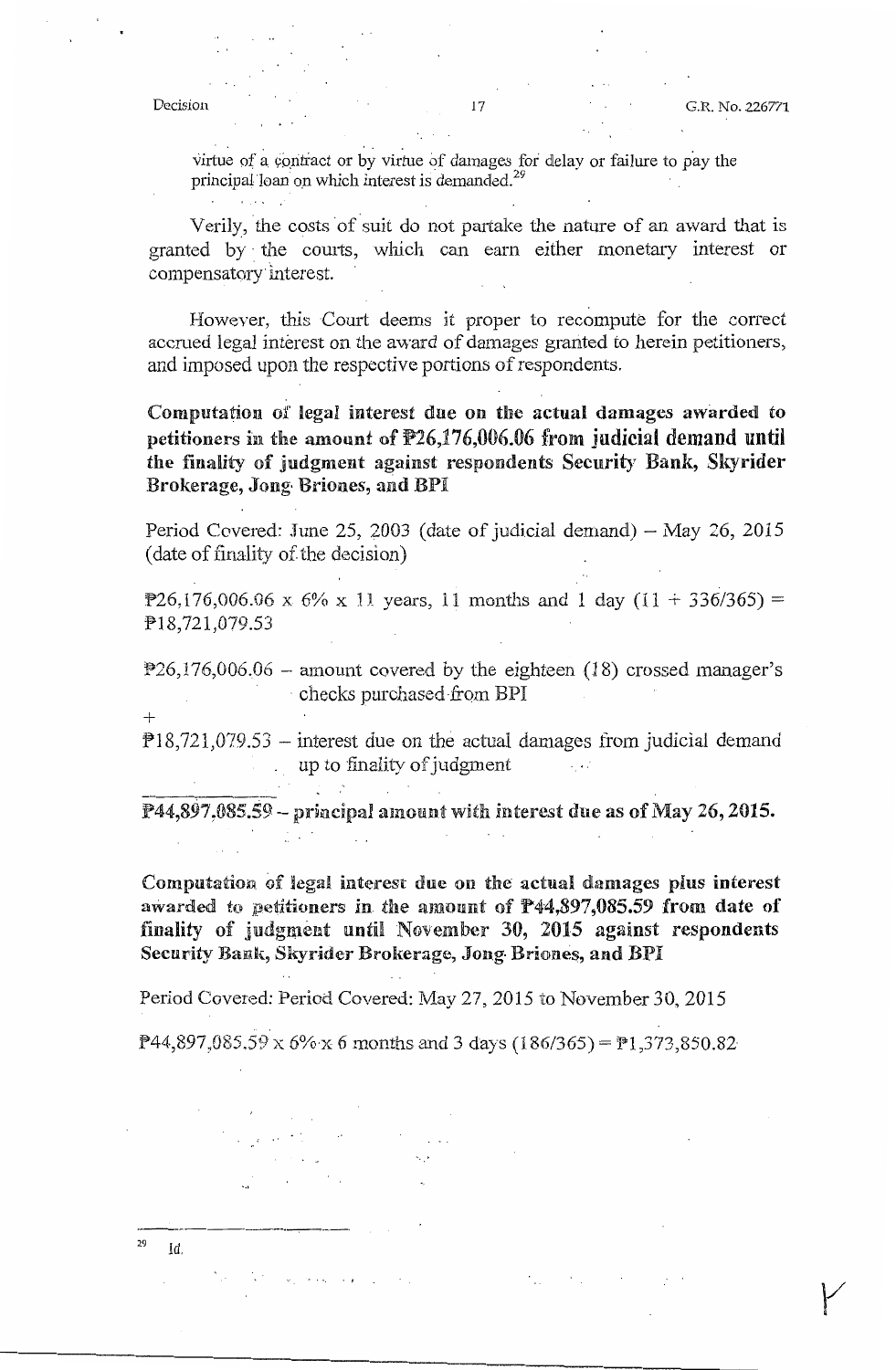····'· .... -- -··· ---------·--·- - ·--·----··- --------------------·----·---·-------

+

 $P$ 44,897,085,59 – principal amount with interest due as of May 27, 2015 +

 $P1,373,850.82$  - interest due from finality of judgment until November 30, 2015.

**P46,270,936.41 -·total amount** due **on the aC1tuaJ damages awarded to**  . petitioners against respondents Security Bank, Skyrider Brokerage, Jong Briones, and BPI

Computation of legal interest due on the actual damages awarded. to petitioners in the amount of Pl,907,784.00 from judicial demand until the finality of judgment against respondents Security Bank, Skyrider Birokerage, Jong Briones, and Citibank

Period Covered: June 25, 2003 (date of judicial demand) - May 26, 2015 ( date of finality of the decision)

P1,907,784.00 x 6% x 11 years, 11 months and 1 day  $(11 + 336/365)$  = Pl,364,447.12

 $P1,907,784.00$  – amount covered by the crossed manager's checks purchased from Citibank

 $P1,364,447.12$  – interest due on the actual damages from judicial demand up to finality of judgment

 $P3,272,231.12$  – principal amount with interest due as of May 26, 2015.

Computation of legal interest due on the actual damages· plus interest awarded to petitioners in tbe amount of P3,272,231.12 from date of finality of judgment until November 30, 2015 against respondents Security Bank, Skyrider Brokerage, Jong, Briones, and. Citibank

Period Covered: Period Covered: May 27, 2015 to November 30, 2015

 $P3,272,231.12 \times 6\% \times 6$  months and 3 days (186/365) =  $P100,130.27$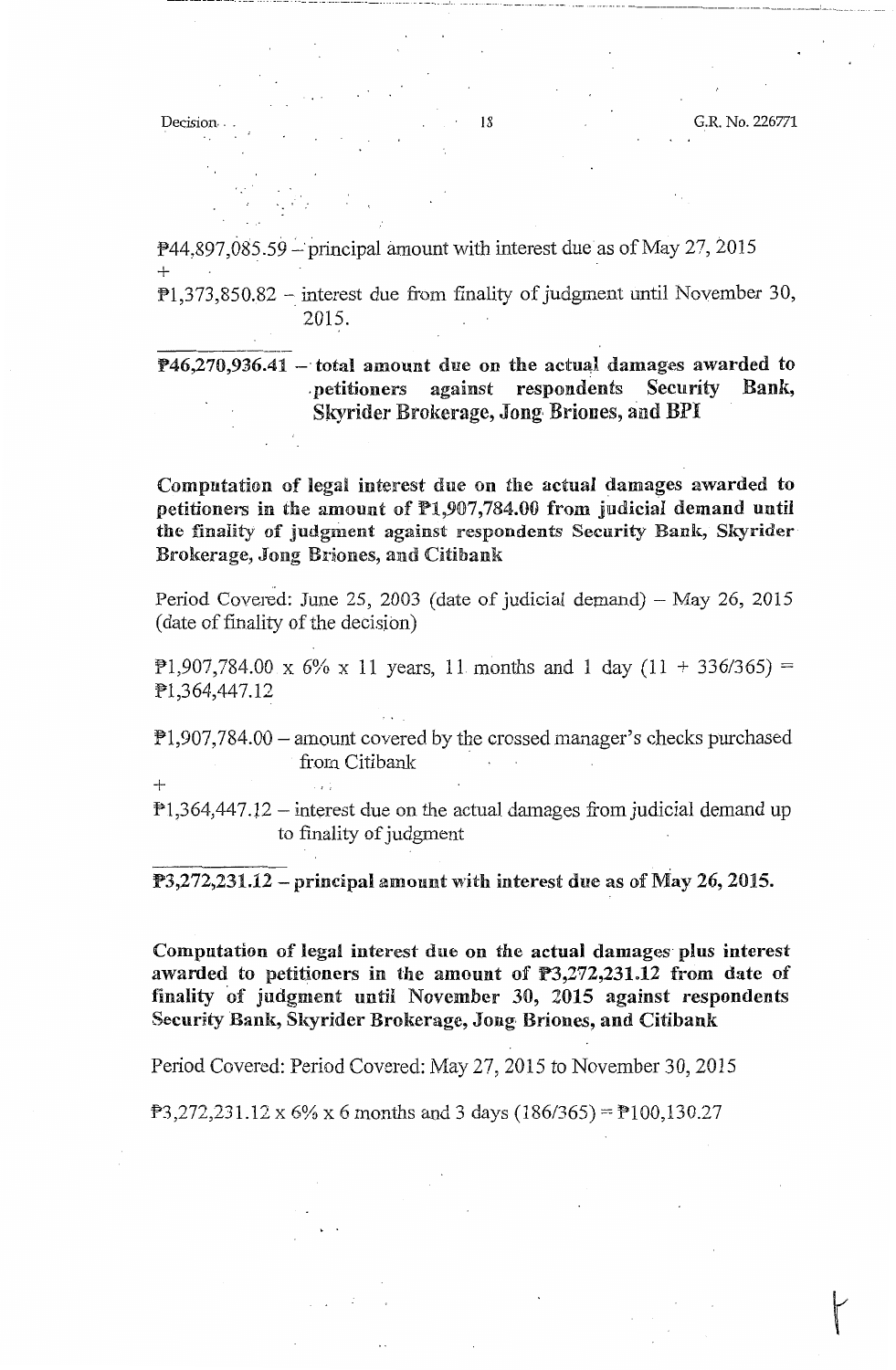$\sqrt{ }$ 

 $P3,272,231.12$  – principal amount with interest due as of May 27, 2015 +

 $P$ 100,130.27 – interest due from finality of judgment until November 30, 2015.

 $P3,372,361.39$  – total amount due on the actual damages awarded to petitioners against respondents Security Bank, Skyrider Brokerage, Jong· Briones, and. Citibank

Computation of legal interest on moral and exemplary damages awarded to petitioners in the amount of P400,000.00 each from the finality of judgment until November 30, 2015 against respondents Security Bank, Skyrider Brokerage, Jong Briones

Period Covered: May 26, 2015 to November 30, 2015

 $\text{P}400,000.00 \times 6\% \times 6$  months and 4 days (187/365) =  $\text{P}12,240.00$ 

- $P400,000.00 -$  moral/exemplary damages with interest from the date of finality until November 30, 2015
- +
- $P12,240.00$  interest due on the moral/exemplary damages from finality of judgment until November 30, 2015.

# :!?412,240.00 - total amount due on the moral/exemplary **damages**  awarded to petitioners against respondents Security Bank, Skyrider Brokerage, and Jong-Briones

The legal interest due on the moral and exemplary damages awarded to petitioners shall be computed at the time of the finality of the judgment, when the amount of damages has already been determined with finality.<sup>30</sup>

This Court further takes note of the apparent conflict between the dispositive portion of the Decision dated April 14, 2010, and the opinion of the RTC contained in the text or body of the said decision regarding the imposition of exemplary damages against respondent Jong-Briones. In the said text or body of the decision, the RTC held respondents Security Banlc, Skyrider Brokerage, and Jong Briones solidarily liable for exemplary damages to herein petitioners. However, in the *fallo* of the same, it only held Security Bank and Skyrider Brokerage solidarily liable for exemplary damages, and not respondent Jong-Briones.

<sup>30</sup>*Sulpicio Lines, Inc. v. Major Karaan, et al.* G.R. No. 208590, October 3, 2018.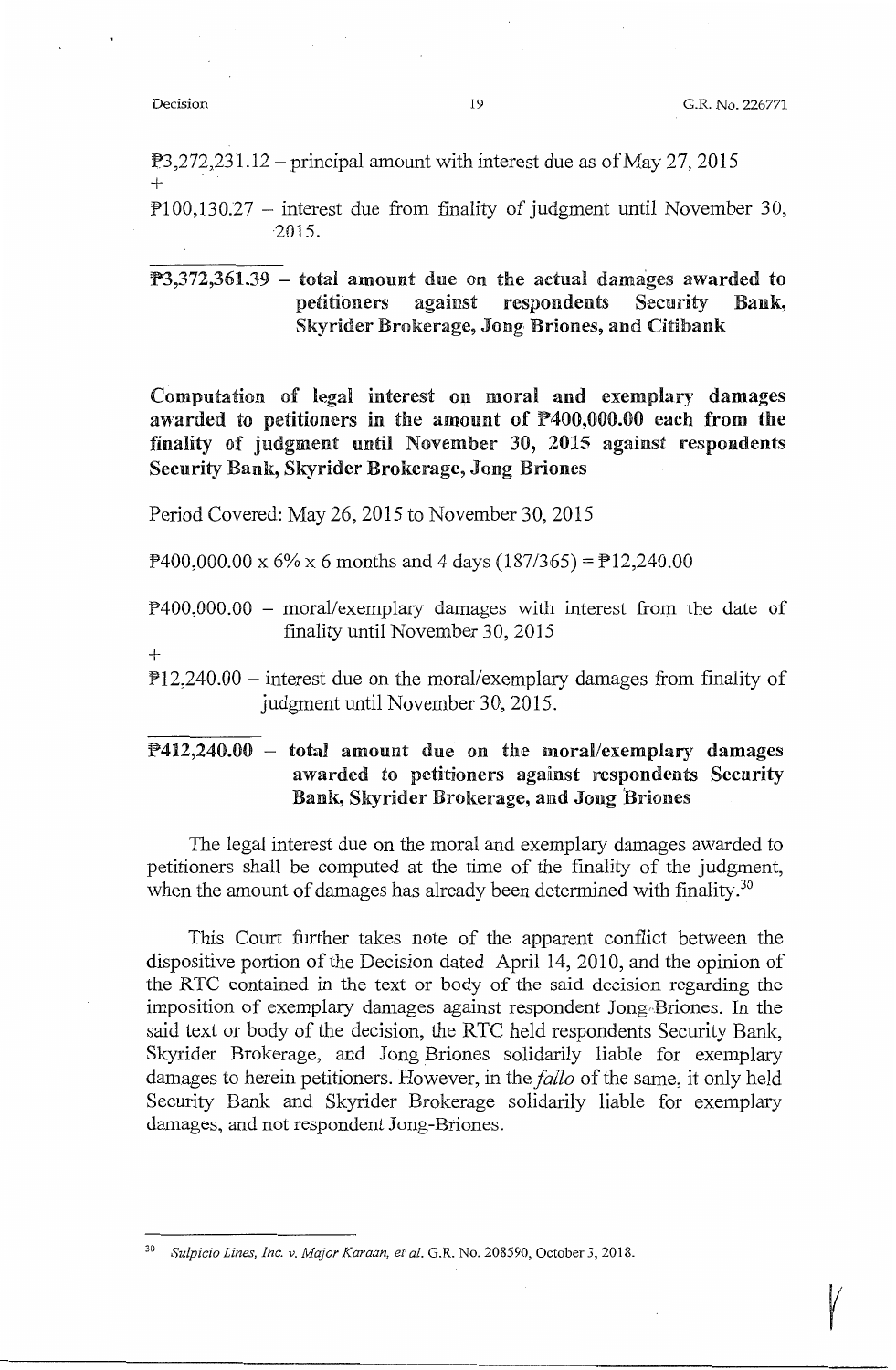···-•·-·-··· -- - ·-·--·----· ----.. -·--·------· --- --

 $\sqrt{ }$ 

As a rule, when there is a conflict between the dispositive portion or *fallo* of a decision and the opinion of the court contained in the text or body of the judgment, the former prevails over the latter.<sup>31</sup> Nevertheless, this Court finds that given the facts and circumstances surrounding the conflict between the dispositive portion and the body of the decision, the instant case serves as an exception to the general rule. A careful reading of the entire decision reveals the intention of the RTC to impose an exemplary damage against respondents Security Bank, Skyrider Brokerage, and Jong Briones. It is clear that the non-inclusion of Jong Briones in the dispositive portion of the decision was the result of mere inadvertence or clerical error.

**Computation of legal interest due on the attorney's fees awarded to petitioners in the amount of P700,000.00 each from the date of decision until the finality of judgment against respondents Security Bank, Skyrider Brokerage, and Jong Briones** 

Period Covered: April 14, 2010 (date of Decision) to May 26, 2015 (finality of the decision).

 $P700,000.00 \times 6\% \times 5$  years, 1 month and 12 days  $(5 + 42/365) =$ P215,040.00

 $P700,000.00$  - amount of attorney's fees awarded

+

 $P215,040.00$  – interest due on the attorney's fees from date the decision was rendered until finality of judgment.

**P915,040.00** - **attorney's fees with interest due as of May 26, 2015** 

Computation of legal interest on attorney's fees awarded to petitioners **in the amount of P915,040.00 each from the finaility** of **judgment until November 30, 2015 against respondents Security Bank, Skyrider Brokerage, Jong Briones** 

Period Covered: May 27, 2015 to November 30, 2015

**P915,040.00** x 6% x 6 months and 3 days  $(186/365) =$  **P28,000.22** 

<sup>31</sup>*PH Credit Corporation v. CA, et al.,* 421 Phil. 821 (2001).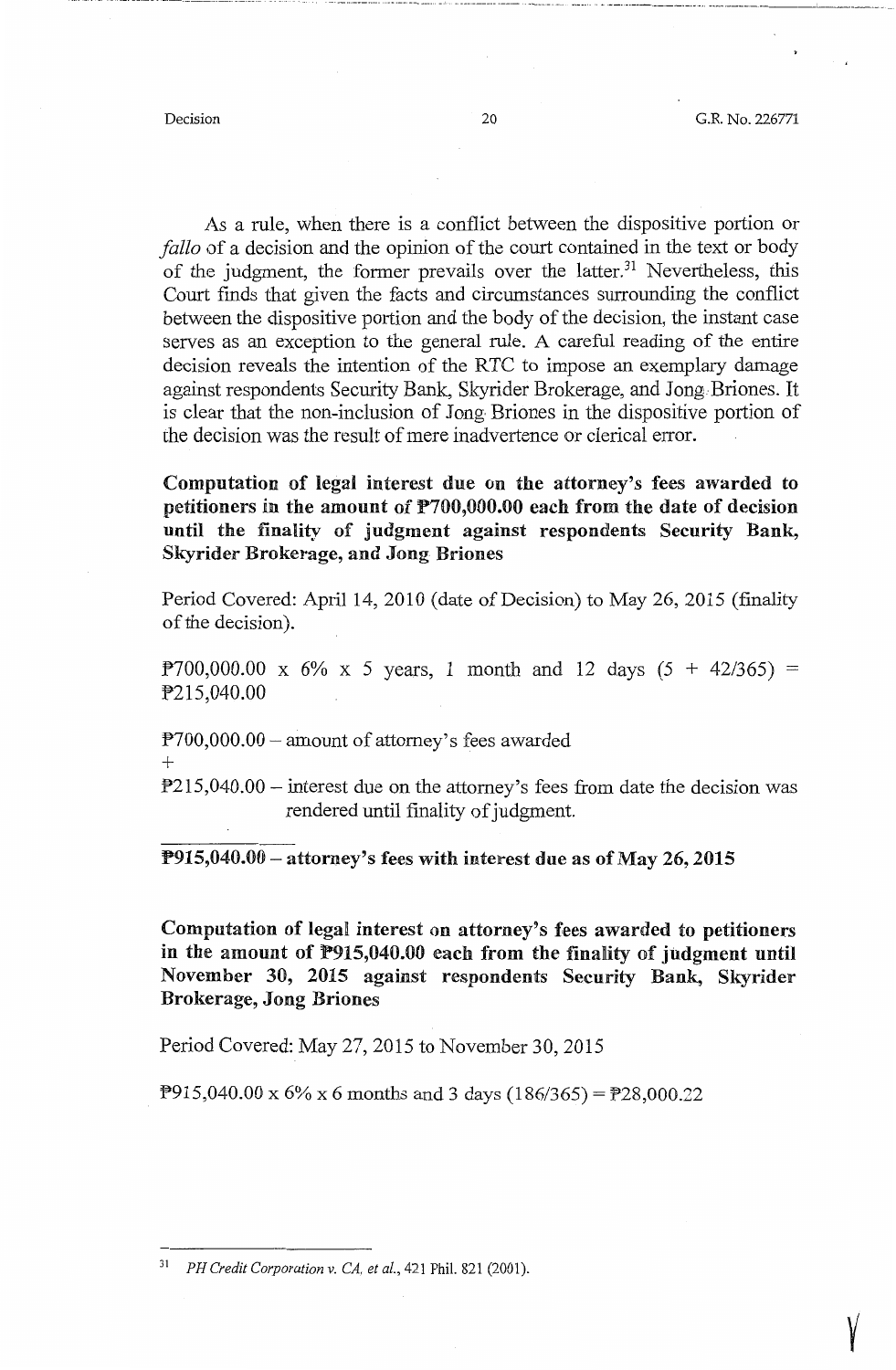P915,040.00 - attorney's fees with interest from the date of finality until November 30, 2015

+

 $P28,000.22$  – interest due on the attorney's fees from finality of judgment until November 30, 2015.

 $\overline{P943,040.22}$  – total amount due on the attorney's fees awarded to petitioners against respondents Security Bank, Skyrider Brokerage, and Jong· Briones

# Total Monetary Award due to the plaintiffs as of November 30, 2015.

| $P46,270,936.41$ – Actual Damages with interest due against Security |
|----------------------------------------------------------------------|
| Bank, Skyrider Brokerage, Jong Briones, and BPI                      |
| P3,372,361.39 – Actual Damages with interest due against Security    |
| Bank, Skyrider Brokerage, Jong Briones and                           |
| Citibank                                                             |
| P412,240.00 - Moral Damages with interest due against Security       |
| Bank, Skyrider Brokerage, and Jong Briones                           |
| P412,240.00 - Exemplary Damages with interest due against Security   |
| Bank, Skyrider Brokerage, and Jong Briones                           |
| P943,040.22 – Attorney's fees with interest due against Security     |
| Bank, Skyrider Brokerage, and Jong Briones                           |

#### PSl,410,818.02

P49,834,118.90 - amount paid by the Security Bank on November 30, 2015, as acknowledged by the petitioners

 $\overline{P1,576,699.12}$  x 6% x 3 months, and 21 days (112/365) = P29,326.60

The accrued legal interest from November 30, 2015 until March 21, 2016, in the amount Twenty-Nine Thousand Three Hundred Twenty-Six Pesos and Sixty Centavos (P29,326.60) shall be divided among the respondents as follows:

- P26,393 .94 legal interest due from respondent Security Bank, Skyrider Brokerage, Jong• Briones, and BPI (computed from 90% or  $P46,270,936.41/51,410,818.02$ )
- P2,052.86 legal interest due from respondent Security Bank,<br>Skyrider Brokerage, Jong-Briones, and Citibank Skyrider Brokerage, Jong-Briones, (computed from 7% or P3,372,36l.39/51,410,818.02)
- P879.80 legal interest due from respondent Security Bank, Skyrider Brokerage, and Jong Briones ( computed from 3% or Pl, 767520.22/51,410,818.02)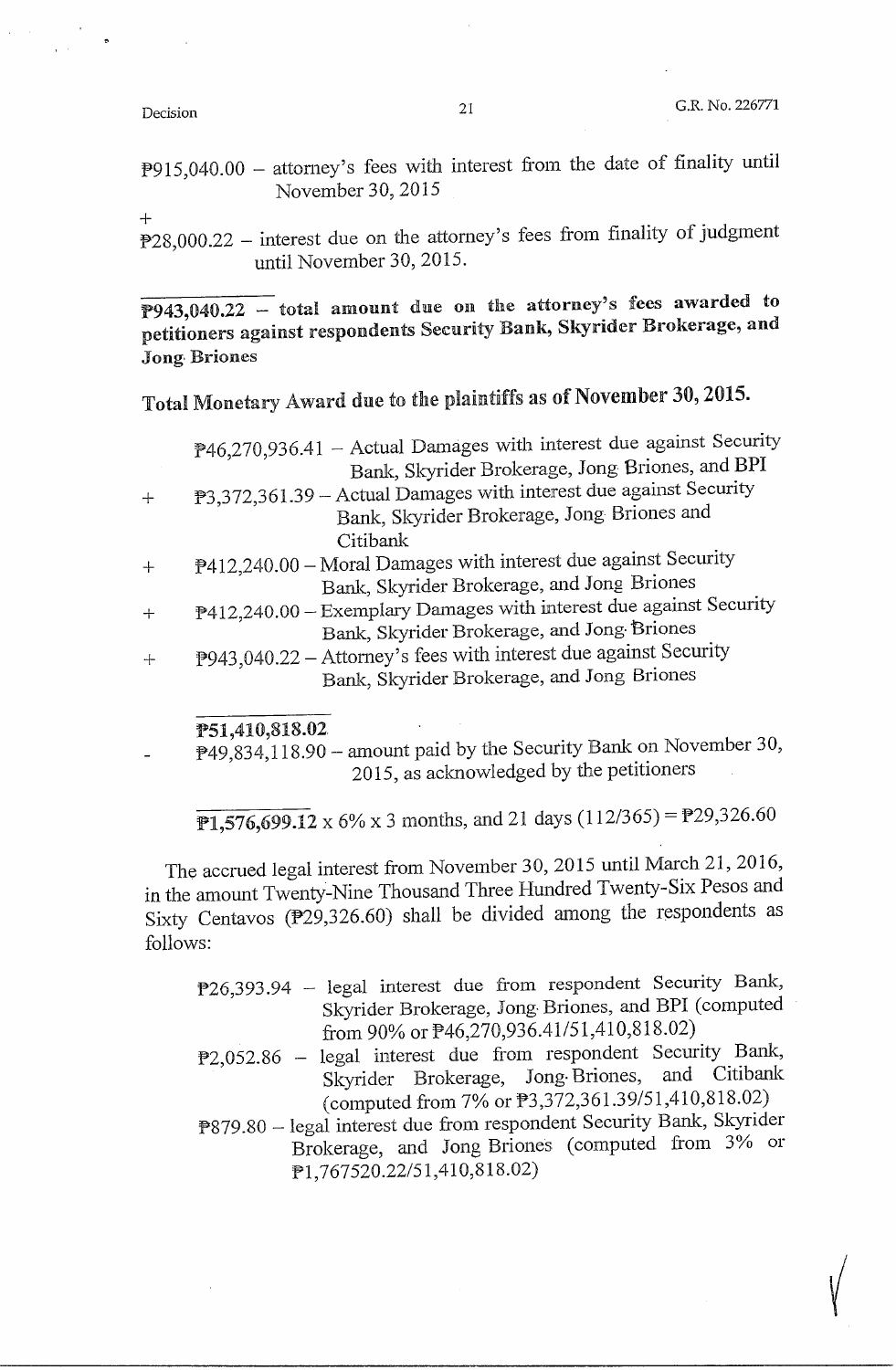- ------ --- -

 $P1,576,699.12$  – amount due to petitioners as of November 30, 2015 + P29,326.60 – interest due to petitioners from November 30, 2015, until March 21, 2016

Pl,606,025.72

 $P1,328,263.07$  – amount paid by Security Bank on March 21, 2016, as admitted by the parties in their Joint Manifestation dated March 22, 2016.

**P277,762.65 – amount representing the remaining obligation of respondents** to **petitioners** 

### **P61,772.58** - **costs** of **suit due from respondents Security Bank, Skyridge Brokerage, and Jong· Briones, proportionately**

WHEREFORE, the instant petition is DENIED for lack of merit. The Orders dated February 19, 2016, and August 5, 2016, both promulgated by the Regional Trial Court, Branch 148, Makati City in Civil Case No. 03- 1203 is hereby AFFIRMED. Respondents Security Bank Corporation (formerly known as Premiere Development Bank), Bank of the Philippine Islands, Citibank, N.A., Skyrider Brokerage International, Inc., and Marivic-Jong Briones are ORDERED to pay the amount of Two Hundred Seventy-Seven Thousand Seven Hundred Sixty-Two Pesos and Sixty-Five Centavos (P277,762.65), in proportion to their respective obligations to petitioners Yara Fertilizers [formerly known as Norsk Hydro (Philippines), Inc.] and Norteam Seatransport Services, with legal interest at the rate of  $6\%$ per annum at the date of finality of this judgment until full payment thereof, plus costs of suit.

#### SO ORDERED.

de le pour le pour le pour le pour le pour le pour le pour le pour le pour le pour le pour le pour le pouvert a *U°!sociate Justice* 

.. """'•-··- ·- ··--··· ---------···-·-·--- --- .. ···-··-- --·-- -··· -- . ····-·· -· .. ., - .. ···--- --·--- - ------- --- -- --- - - ---- ----